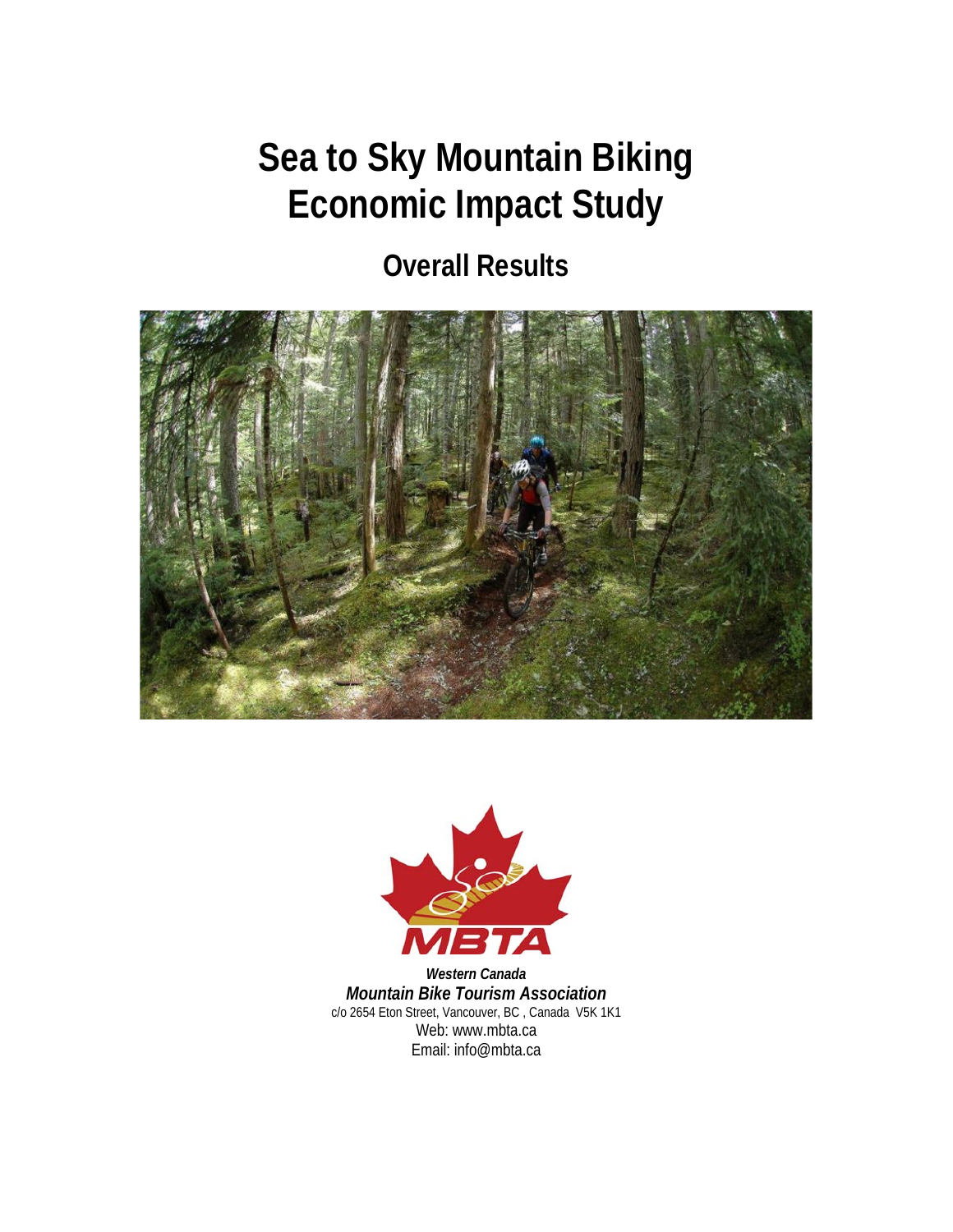

## *Executive Summary*

British Columbia is well known for its unique and challenging mountain biking trails. While communities and tourism organizations acknowledge that mountain biking tourism generates economic activity, quantifiable data is needed to demonstrate the value of the trails, encourage investment in infrastructure, and establish appropriate trail management policies. To meet these objectives, the Western Canada Mountain Bike Tourism Association (MBTA) has conducted a pilot study to measure the economic impact of mountain biking in the Sea to Sky Corridor which includes the communities of the North Shore (North Vancouver and West Vancouver), Squamish, and Whistler.

> The trail systems of the North Shore, Squamish and Whistler, are estimated to have collectively generated **\$10.3 million** in spending from riders that live outside of the host community over the period from June 4 to September 17, 2006.

Spending by visitors to Whistler accounted for just under two-thirds of the total, at just over \$6.6 million (note figure excludes Whistler Bike Park spending). On the North Shore, the expenditures by visitors to the GVRD as well as non-North Shore GVRD residents totaled just over \$2.0 million. Finally, Squamish saw spending from riders totaling over \$1.7 million as a result of non-resident riders visiting the trail system as well as training and participating in the popular Test of Metal mountain bike race held in mid June each year. The combined expenditures of non-resident riders on the trail systems in the three communities resulted in a total of \$9.3 million in new economic activity (GDP) and supported 194 jobs through the payment of just over \$6.3 million in wages and salaries.

In addition to the trail systems, the study also surveyed riders at the Whistler Bike Park (WBP) and the Crankworx festival. The WBP, the most visited mountain bike park in North America was a considerable source of revenue for both Whistler and the Province of BC. Non-resident visitors to the WBP spent an estimated \$16.2 million in Whistler. Finally, the Crankworx Mountain Bike Festival continues to grow, with in excess of 55,000 unique visitors attending 2006 edition of the event, of which more than 23,000 travelled solely to attend the Festival, resulting in non-resident expenditures in excess of \$11.5 million.

The authorized trail system in the Whistler Valley generates considerably more economic activity than trail systems in Squamish and on the North Shore where few authorized trails exist. Whistler has been able to capture higher visitor expenditure in part by having the ability to promote its municipal trails and associated services (bike rentals, guides, camps, etc) directly to visitors both within the resort and externally.

Although one might draw the conclusion that the lift accessed Whistler Bike Park draws most riders to Whistler, the survey showed that just over half of the Whistler Valley riders indicated cycling was an important trip motivator (i.e. 52% gave cycling a 4 or 5 on a 1 to 5 scale of importance where 5 represents cycling being the only reason for taking a trip), illustrating the importance of the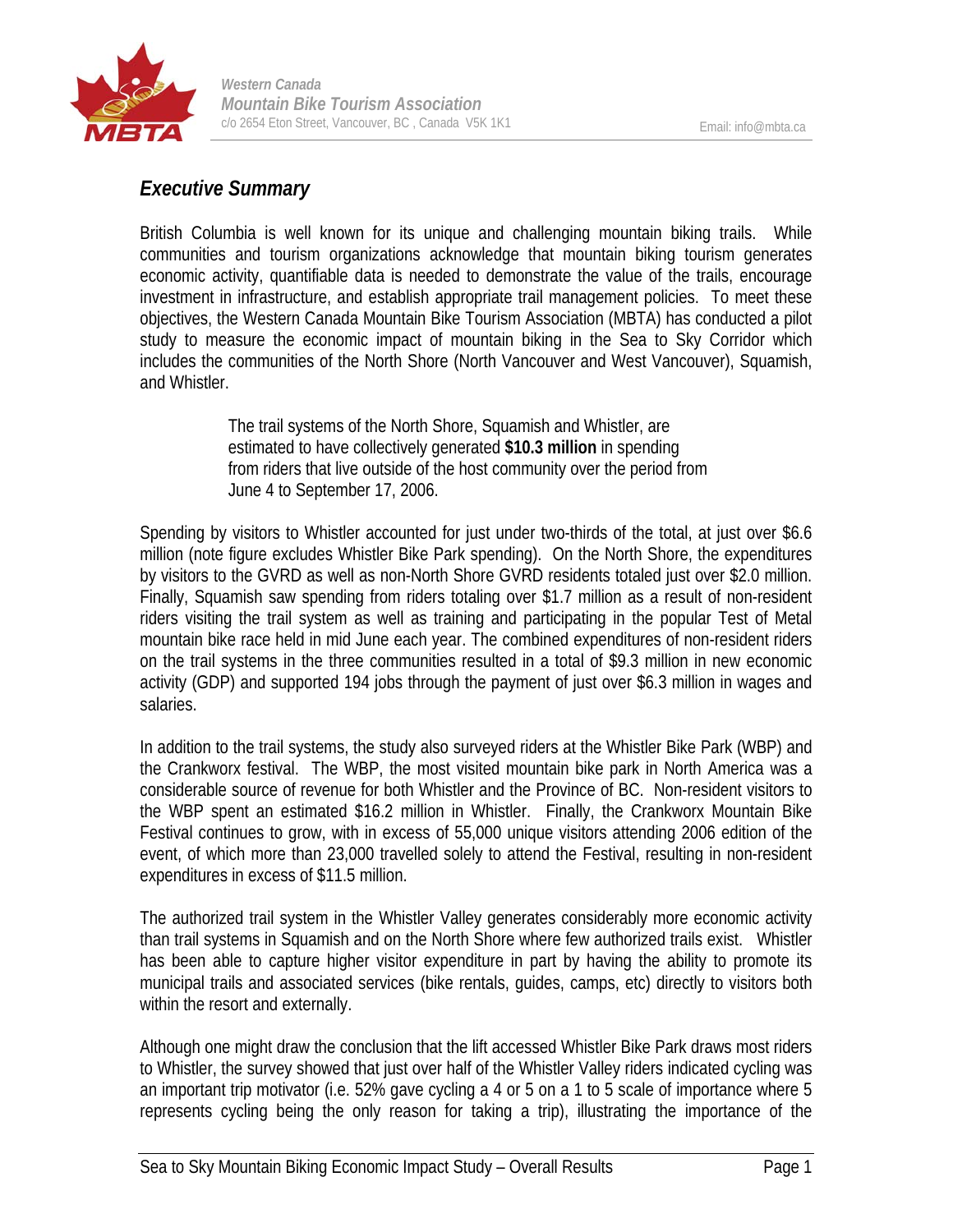

Email: info@mbta.ca

municipal trail system. Furthermore, the survey found that there was less than 10% cross over between Whistler Bike Park riders and those on the Whistler Valley Trails reinforcing the notion that the Valley Trails were a significant stand alone draw.

The results of the study show that mountain bike trail systems of the Sea to Sky region attract significant numbers of visiting riders to the host communities and cumulatively generate a significant economic impact in the region. When the values of trail systems at the community level are compared, the results suggest that the level of economic impact is dependant on whether or not trails are authorized and offer some long term certainty for both public and commercial use.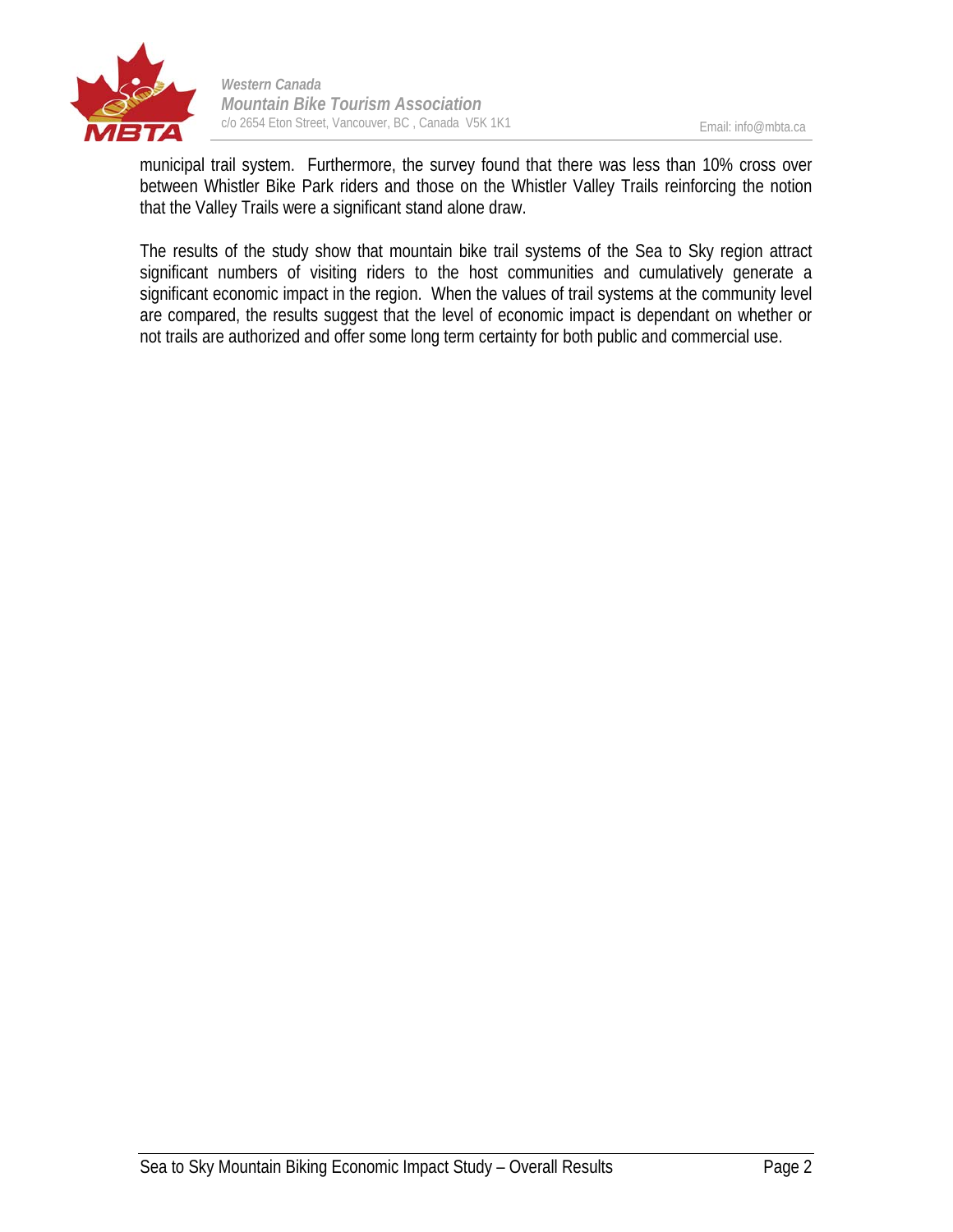

## *Table of Contents*

| Cover Image: Comfortably Numb, Whistler, B.C. Photo: Pat Mulrooney |  |
|--------------------------------------------------------------------|--|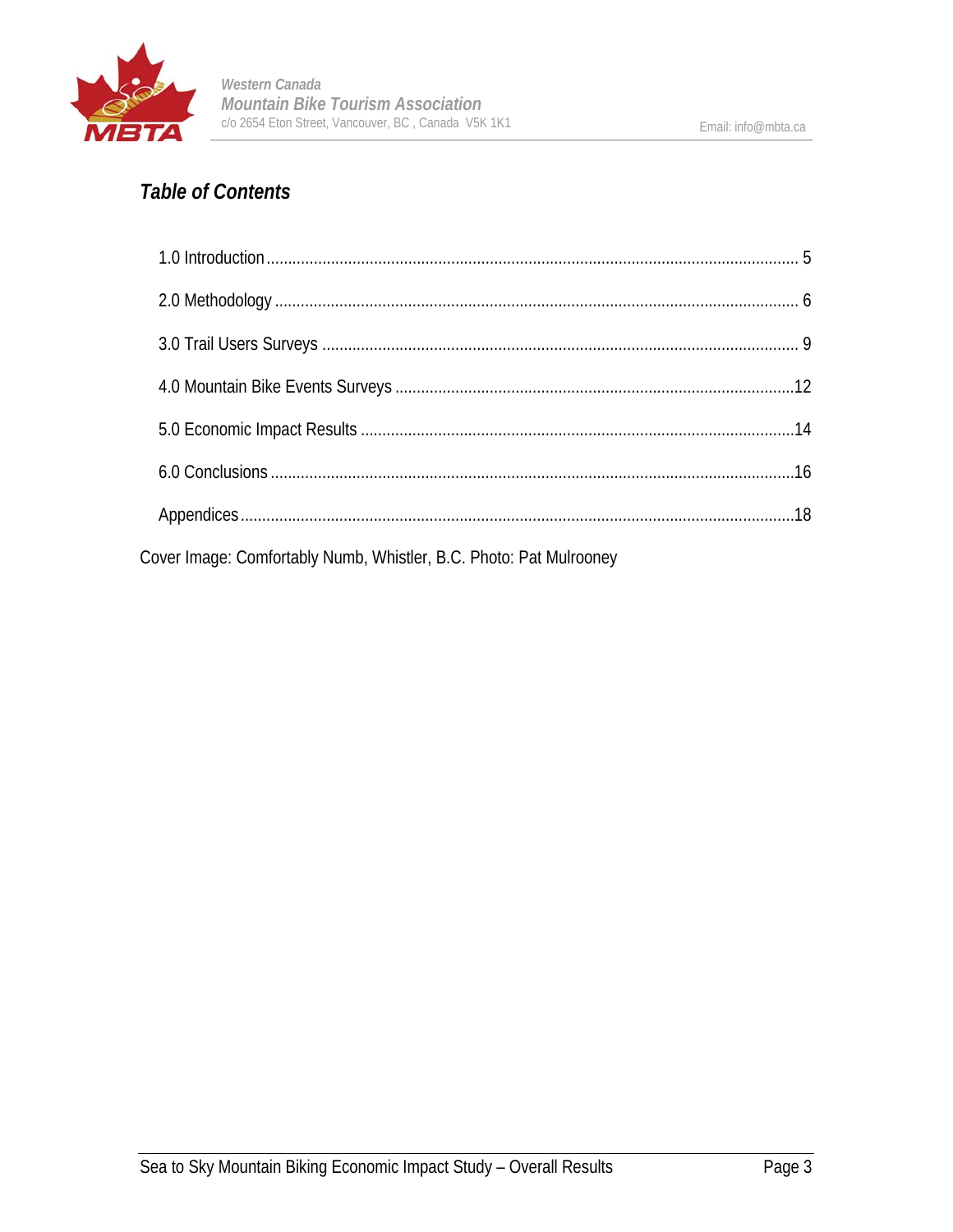

## *Acknowledgements*

The Mountain Bike Tourism Association gratefully acknowledges the financial support of the following partners in this study:

| Ministry of Tourism, Sport, and the Arts | District of Squamish                   |
|------------------------------------------|----------------------------------------|
| North Shore Mountain Bike Events Society | <b>Resort Municipality of Whistler</b> |
| <b>Test of Metal</b>                     | <b>Tourism Whistler</b>                |
| Corsa Cycles & Tantalus Bike Shop        | <b>Whistler Bike Park</b>              |

For more information on this study, please contact:

Donna Green, Martin Littlejohn, Jimmy Young, Directors, Western Canada Mountain Bike Tourism Association Email: info@mbta.ca

Tony Fisher Principal, Paradigm Consulting Group Senior Research Consultant, Canadian Sport Tourism Alliance Email: paradigm.consulting@rogers.com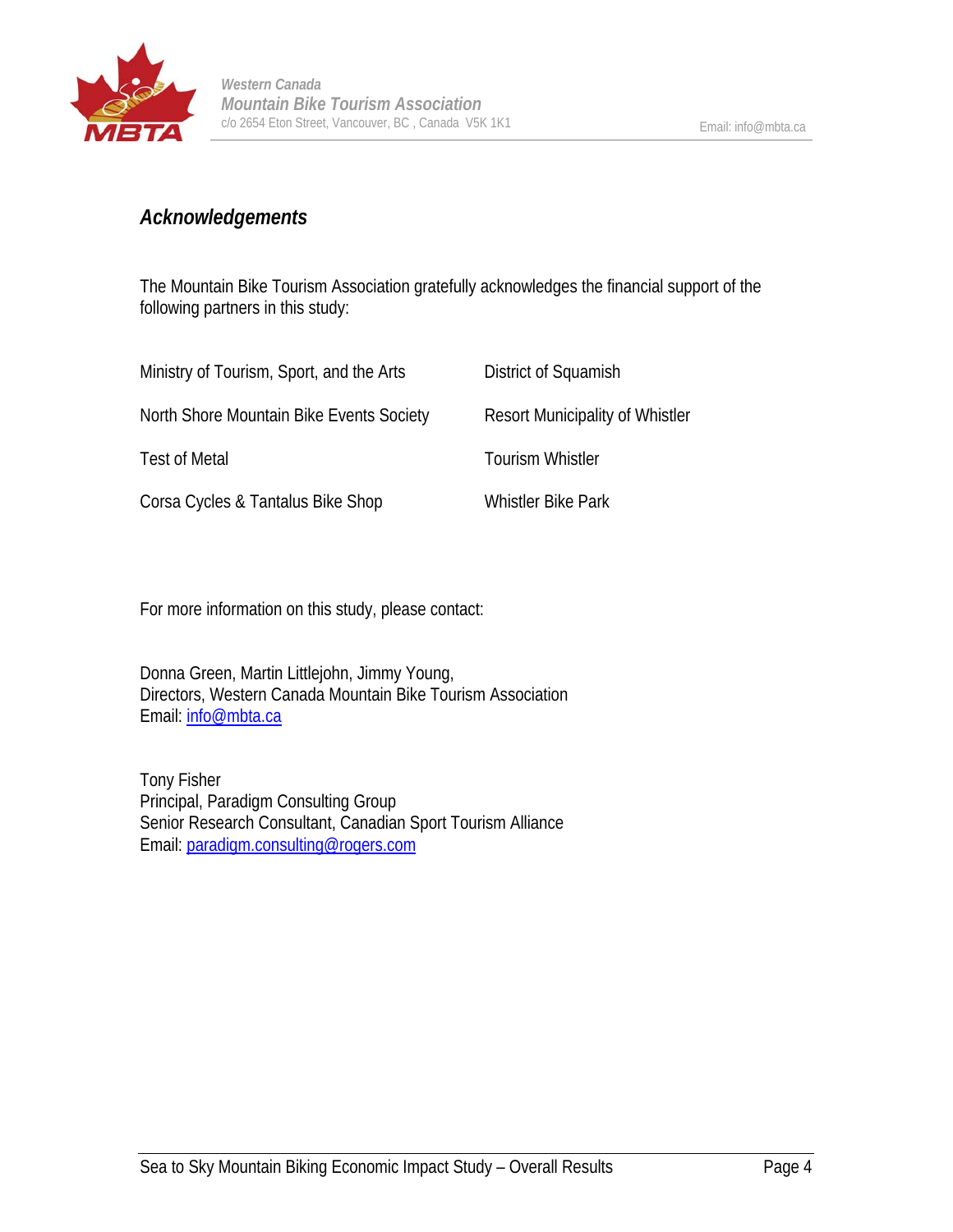

## *1.0 Introduction*

The Sea to Sky Corridor, situated on BC's southwest coast, running from North and West Vancouver through Squamish, to Whistler, features some of North America's most challenging and diverse terrain for all types of mountain biking. Trails on 'the Shore' are challenging for even the most experienced freeriders, Squamish has a multitude of trails for epic cross-country rides as well as freeride trails. Whistler features both cross-country trails throughout the Whistler Valley and the Whistler Bike Park features 44 lift accessed downhill trails for all skill levels. A number of mountain bike oriented events also take place in the Sea to Sky corridor, including the participant-based Test of Metal cross-country race in Squamish (June) and the spectator-based Crankworx Freeride Mountain Bike Festival in Whistler (July).

Mountain biking on the Sea to Sky trail system provides a considerable benefit to host communities. For local residents, the trails provide a venue to participate in an active, healthy lifestyle, and increase the desirability of living in the area. Moreover, the trails are an attraction for residents of both neighbouring and out of town areas to visit the host communities, thereby providing support for local businesses and increasing the economic activity for the region.

The Sea to Sky Mountain Biking Economic Impact Study aims to quantify the economic impact of mountain biking in the Sea to Sky Corridor, and thus has several components. The largest of these involves collecting spending data directly from mountain bikers while they are on the trails in the three communities of the North Shore (made up of West and North Vancouver), Squamish and Whistler. An additional component of the survey program saw data being collected from spectators and participants at the Test of Metal race in Squamish and spectators at Crankworx in Whistler. Finally, in order to further corroborate the findings of the surveys, supplemental data from bike stores on the North Shore and Squamish was collected in order to understand intra-regional mountain biking related spending.

The methodology and aggregate results of the research are contained within this document, and in addition, there are regional reports provided to each of the three communities involved, as well as two reports focused specifically on each of the events associated with the study. The methodology used to collect expenditure data from respondents, as well as a brief description of the economic impact model contained within the next section, while the more detailed results from each of the three community surveys can be found in section 3. Subsequently, section 4 provides the details on the two event based surveys, and section 5 provides the economic impact results. Section 6 concludes the document, with an overview of the MBTA and a copy of the survey stint schedule found in appendices 1 and 2, and a more detailed description of the STEAM Pro economic impact model and a glossary of the terms used found in appendices 3 and 4.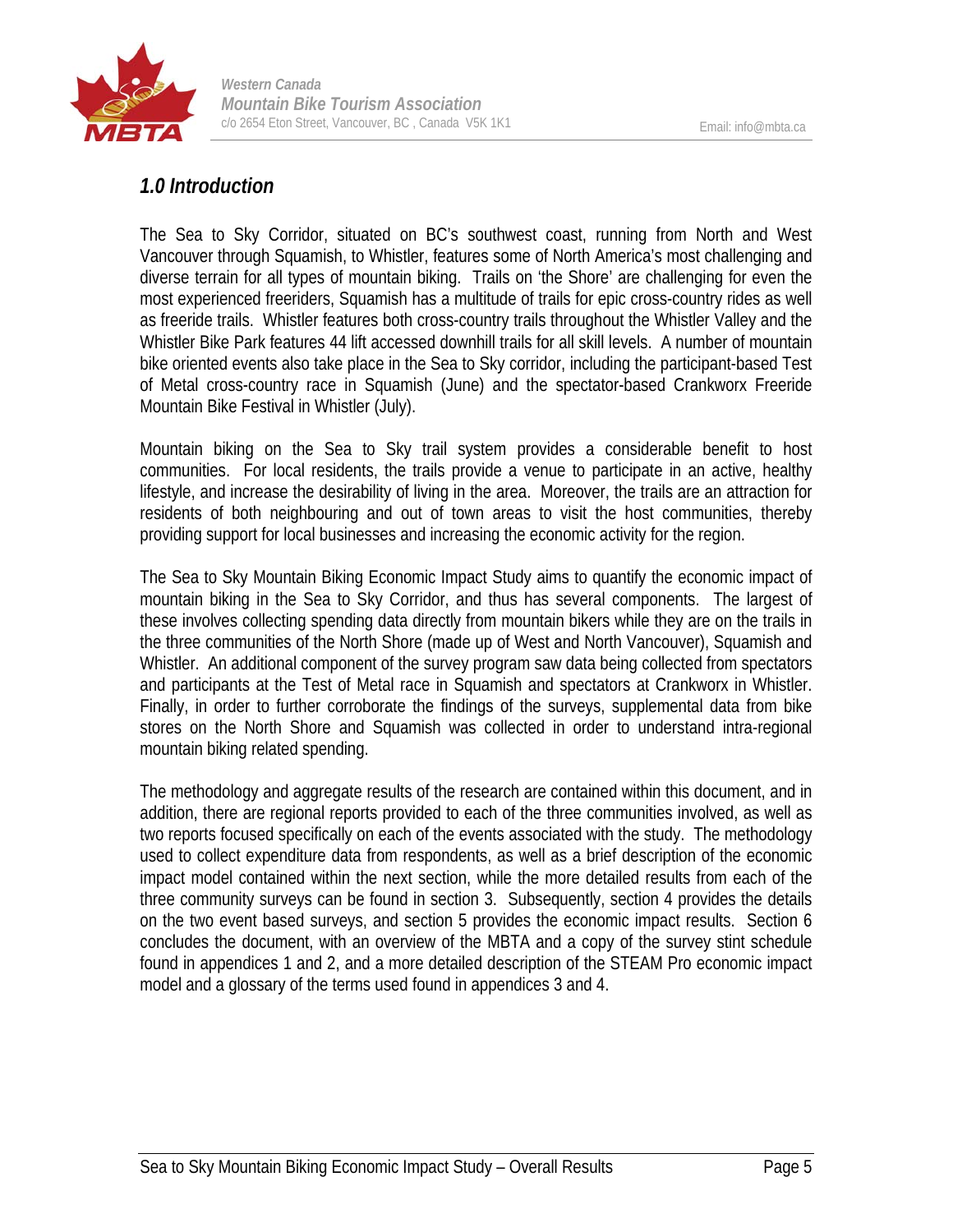

## *2.0 Methodology*

The mountain biking survey was launched at various times during the month of June in the three communities (started in Squamish on June 4, North Shore – June 10, Whistler – June 24, with all surveys being finished by September 17). An average of 4-6 surveyors were hired in each community to conduct interviews with mountain bikers, and at least 4 popular trail access points were identified in each community where the interviews were conducted (note that some survey locations in Squamish and Whistler shifted as the study progressed due to low visitor volumes, see Table 2.1). The surveyors used hand held computers (Palm PDAs equipped with Techneos Entryware survey software) to record the data which was then uploaded over the Internet to a central server for compilation and assessment. A copy of the survey can be found in Appendix 2.

The survey methodology and schedule was designed using the *Guidelines for Measuring Tourism Economic Impact at Ungated or Open Access Events and Festivals<sup>1</sup>* as a general set of quiding principles. In particular, the guidelines were closely followed in developing a stratified random sampling plan. A list was prepared that included a morning and afternoon shift for each day at each location for both weekdays and weekends in each community. Shifts were then selected at random from the weekday and weekend list to reach the desired totals. A final balancing of the stints was then undertaken to ensure that the stints were balanced between the different locations in the community, month, day of the week, and time of day.

|                     | <b>North Shore</b>                          | Squamish                              | Whistler                                           |
|---------------------|---------------------------------------------|---------------------------------------|----------------------------------------------------|
|                     | Mountain Highway                            | TOM Start / Finish (until<br>June 30) | Lost Lakes Trailhead                               |
|                     | Old Buck                                    | Top of Perth Drive                    | <b>Whistler Bike Park</b>                          |
| Survey<br>Locations | Riverside Drive                             | Garibaldi Rd.                         | <b>Comfortably Numb</b>                            |
|                     | Cypress Mtn. Public<br><b>Works Parking</b> | Alice Lake                            | Emerald (switched to<br>Function Junction in July) |
|                     | Other                                       | Other                                 | Rainbow Parking Lot                                |
| Number of Stints    | 51                                          | 43                                    | 47                                                 |

**Table 2.1 Survey Locations and Number of Stints per Location** 

Surveyor turnover was a challenge in conducting the project, particularly in Whistler where an abundance of part-time employment opportunities created issues around scheduling shifts and maintaining commitment to the project. Surveyor turnover combined with a large and diverse trail network and lower than anticipated rider volumes, also posed challenges in Squamish. Consequently the number of stints completed and the number of responses was lower in Squamish and Whistler than on the North Shore (which was quite consistent in terms of rider volumes and survey completes).

<sup>1</sup> 1 Available on-line at: http://www.tourism.gov.on.ca/english/tourdiv/research/resources.htm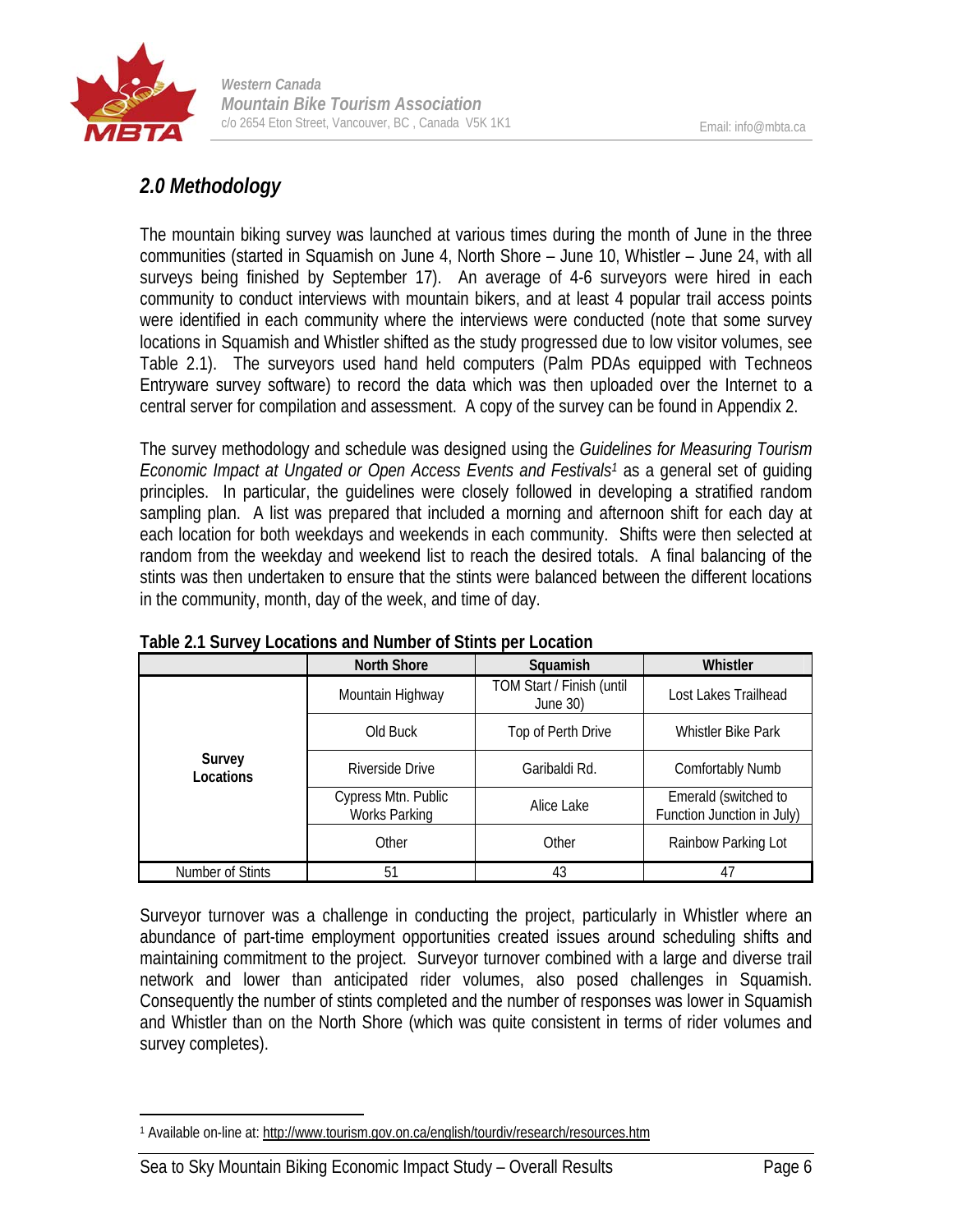

## **2.1 Survey Sample**

A total of 1,270 riding parties<sup>2</sup> were intercepted, of which 154 (12%) declined to participate and a further 97 (8%) of riding parties were composed of riders who had all been previously intercepted. This left a total of 1,019 valid surveys collected in the three communities. The remaining riding parties were then categorized as to whether they were residents of the area (note that minimal information was gathered from residents as spending did not represent "new" money into the community), non residents, or a mixed party comprised of resident and non resident riders. For the purposes of this study, the definition of non-resident for same day riders was having traveled a distance of more than 40km, one-way from the primary residence to the start of the ride. The exception was on the North Shore, where non-residents also included those who live in Greater Vancouver communities other than West or North Vancouver. In Whistler, same-day riders from Squamish or Pemberton who also work in Whistler were treated as Whistler residents. For overnight visitors, there was no minimum distance threshold other than staying overnight away from the respondent's primary residence, and the overall length of stay in the community was less than 31 days (Table 2.2). Overall, we found a greater portion of non-resident riders on the trails than originally anticipated in all communities. Non-resident riders accounted for half the riders surveyed in Squamish, nearly two-thirds of the riders in the North Shore and three-quarters of the riders in Whistler.

|                         | <b>Total</b> | <b>North</b><br><b>Shore</b> | Squamish | Whistler |
|-------------------------|--------------|------------------------------|----------|----------|
| <b>Total Intercepts</b> | 1270         | 656                          | 213      | 401      |
| Agreed to Survey        | 1116         | 600                          | 207      | 309      |
| Not previously surveyed | 1019         | 521                          | 191      | 307      |
| Rider Origin            |              |                              |          |          |
| Resident                | 32%          | 31%                          | 44%      | 27%      |
| Non resident            | 57%          | 55%                          | 49%      | 67%      |
| Mix                     | 10%          | 14%                          | 7%       | 6%       |

**Table 2.2: Number of Responses & Rider Origin** 

#### **2.2 Rider Volumes**

 $\overline{a}$ 

A key component of the study is determining the number of riders who used the trail systems in the Sea to Sky corridor. In addition to the use of trail counters<sup>3</sup>, estimates were made as to the average weekly use of the trails through analyzing the average number of riders that passed the surveyors. Because of the randomization of the survey stint schedule, shifts were spread throughout the week, occurring during the mornings, afternoons and early evenings at each of the locations. As a result, we were able to estimate the average number of riders who used the trails on a typical weekday and typical weekend by counting the number of riders who participated in the survey and the number of riders who passed the surveyors when they were engaged with survey

<sup>&</sup>lt;sup>2</sup> A riding party was defined as the group of riders that agreed to ride together prior to the start of the day's ride (i.e. they did not meet up on the trail)

<sup>&</sup>lt;sup>3</sup> Trail counters provided by the Ministry of Tourism, Sports and the Arts, the Squamish Regional District and the District of West Vancouver were used to monitor trails on the North Shore and Squamish in areas where the surveys were being conducted.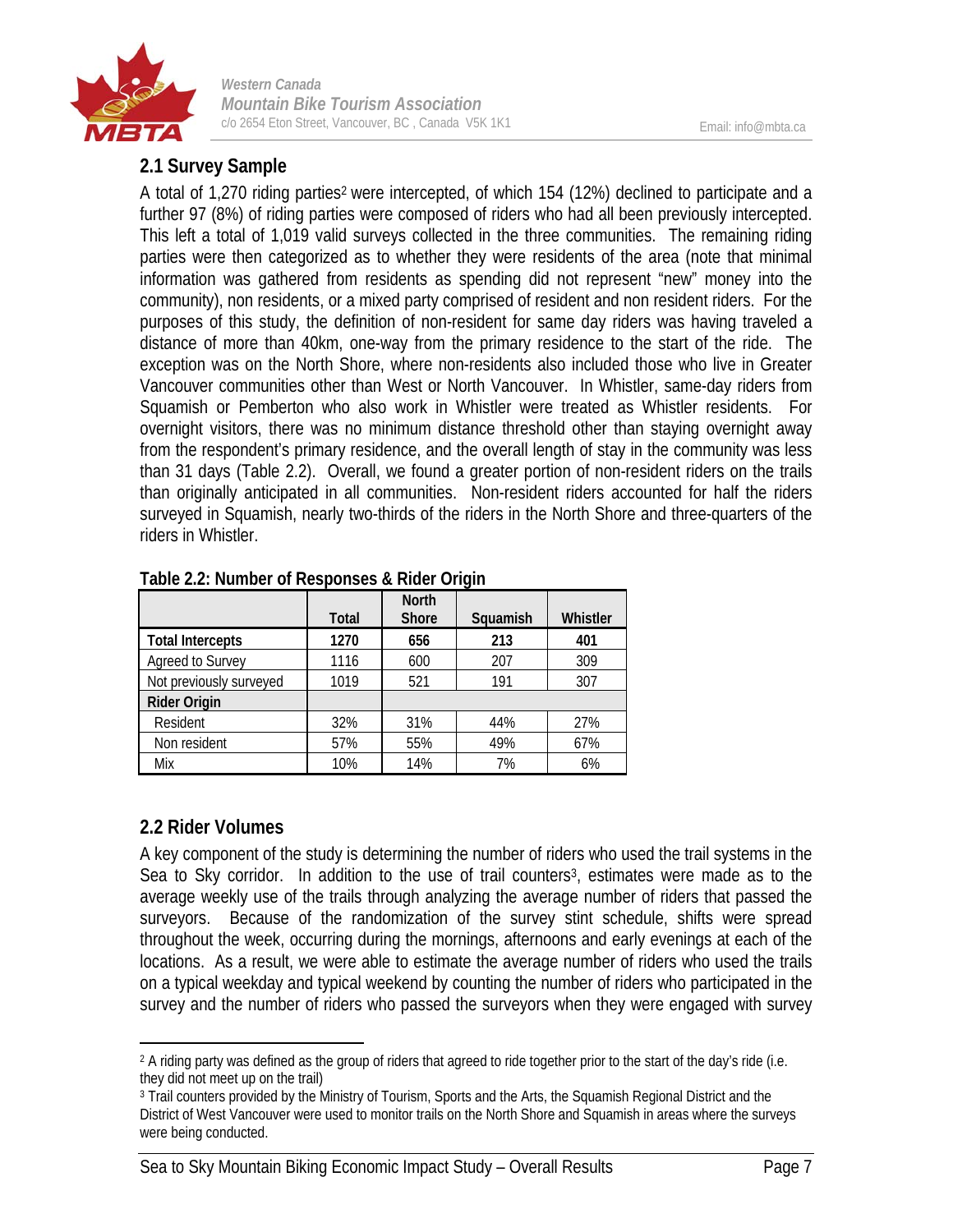

respondents. Essentially, the surveyors counted the number of riders who went past them during their shift, and these numbers were then used to provide the estimated number of riders per week. As surveyors were not able to count the number of riders that went by them at the Whistler Bike Park, volumes for the bike park are based of visitor totals from the Bike Park, which is then used in combination with survey response information to work out the number of times riders went to the bike park per visit.

The three tables below show the number of riders that were intercepted at each location over the survey period in the left hand, with the corresponding estimate of the number of riders per week in the right hand column.

| Location              | <b>Estimated Riders</b><br>(June 1 – September 15) |
|-----------------------|----------------------------------------------------|
| Cypress Mtn. Pub. Wks | 5,145                                              |
| Mountain Highway      | 5,985                                              |
| Old Buck              | 7,200                                              |
| Riverside             | 7,500                                              |
| Total                 | 18,660                                             |

#### **Table 2.3: Intercepts and Riders per Week – North Shore**

#### **Table 2.4: Intercepts and Riders per Week – Squamish**

| Location       | <b>Estimated Riders</b><br>(June 1 - September 15) |
|----------------|----------------------------------------------------|
| Alice Lake     | 2,130                                              |
| Garibaldi Road | 2,055                                              |
| Perth          | 2,115                                              |
| Plunge         | 1,215                                              |
| Sorca Shelter  | 1,410                                              |
| Total          | 8.910                                              |

#### **Table 2.5: Intercepts and Riders per Week – Whistler**

| Location                     | <b>Estimated Riders</b><br>(June 1 – September 15) |
|------------------------------|----------------------------------------------------|
| Rainbow Parking Lot          | 4,590                                              |
| <b>Comfortably Numb</b>      | 3,630                                              |
| <b>Function Junction</b>     | 2,175                                              |
| Lost Lake Trailhead          | 15,315                                             |
| Bike Park**                  | 76.671                                             |
| <b>Total (Valley Trails)</b> | 25.695                                             |

\*\* Whistler Bike Park rider volume provided by the WBP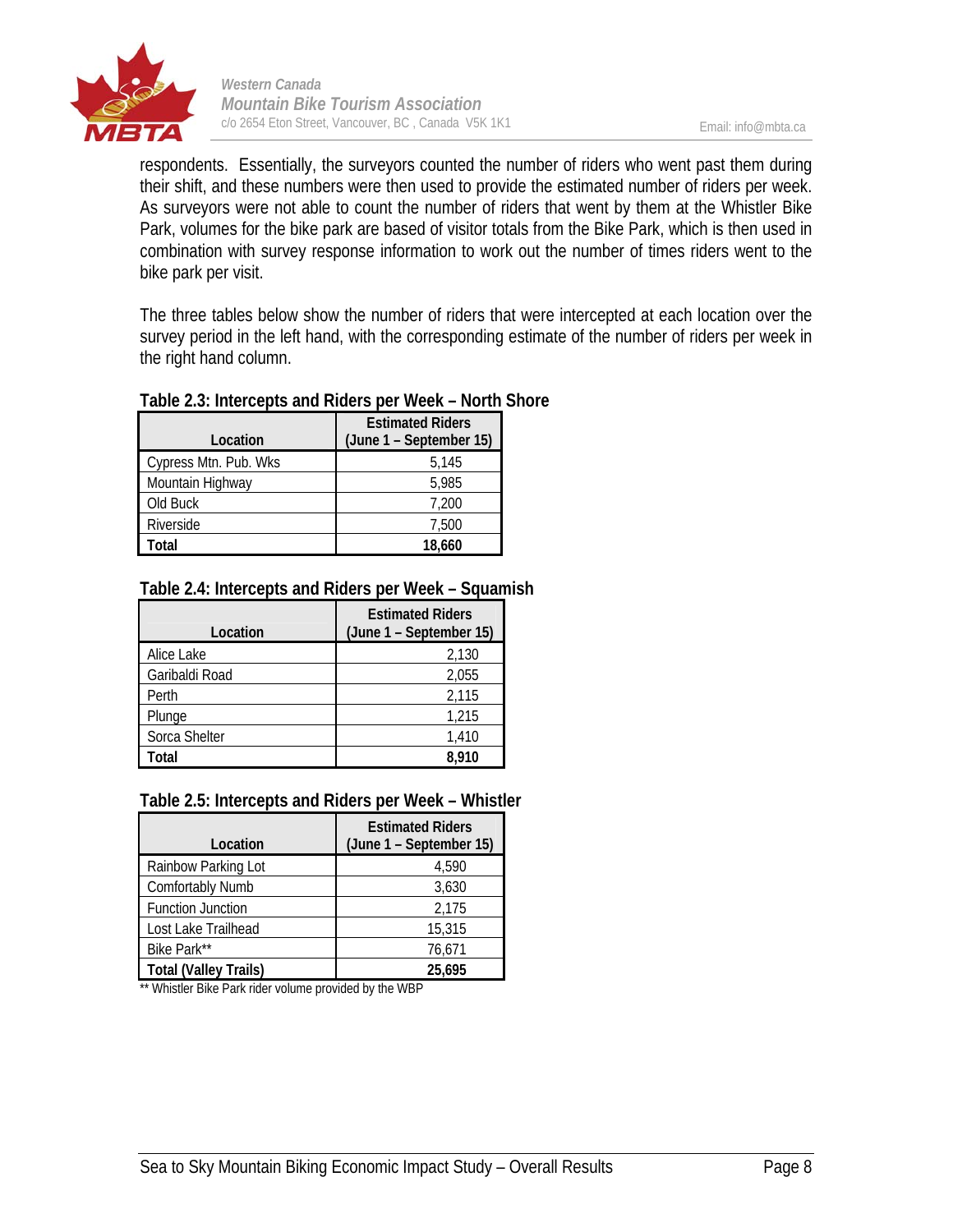

## *3.0 Trail Users Surveys 4*

## **3.1 Party Characteristics**

The party size at all three locations is very comparable, with an overall average of 2.8 riders per group (Table 3.1). Overnight parties on the North Shore and in Squamish were slightly larger than same day parties, with the situation reversed in Whistler where same day parties were larger. While Table 3.1 showed that the three communities had a similar distribution of resident versus non resident riders, the proportion of riders staying overnight in a community increases markedly with the distance traveled from Vancouver.

The most common age group of riders was the 30-39 category; however riders in Whistler tended to be younger than those on the North Shore and Squamish. A large majority of the riders intercepted were male, especially on the North Shore.

|                                     | <b>Total</b> | <b>North</b><br>Shore | Squamish | Whistler<br>Valley | Whistler<br><b>Bike Park</b> |
|-------------------------------------|--------------|-----------------------|----------|--------------------|------------------------------|
|                                     |              |                       |          |                    |                              |
| Avg. Party Size                     | 2.8          | 2.6                   | 3.0      | 2.9                | 3.3                          |
| % on a day trip                     | 80%          | 91%                   | 79%      | 10%                | 11%                          |
| % staying overnight                 | 20%          | 9%                    | 21%      | 90%                | 89%                          |
| Avg. Nights of Overnight<br>Parties | 4.8          | 6.3                   | 3.6      | 4.5                | 5.0                          |
| <b>Age Profile</b>                  |              |                       |          |                    |                              |
| 18 and Under                        | 11%          | 5%                    | 5%       | 24%                | 13%                          |
| 19-29                               | 27%          | 29%                   | 25%      | 22%                | 25%                          |
| 30-39                               | 41%          | 47%                   | 47%      | 27%                | 39%                          |
| 40-49                               | 17%          | 15%                   | 18%      | 18%                | 19%                          |
| 50-59                               | 4%           | 3%                    | 4%       | 7%                 | 4%                           |
| 60-69                               | 1%           | 0%                    | 0%       | 3%                 | 1%                           |
| 70 and over                         | 0%           | 0%                    | 0%       | 0%                 | 0%                           |
| Gender                              |              |                       |          |                    |                              |
| Male                                | 77%          | 85%                   | 71%      | 65%                | 74%                          |
| Female                              | 23%          | 15%                   | 29%      | 35%                | 26%                          |

#### **Table 3.1: Non-Resident Riding Party Characteristics**

## **3.2 Rider Origin**

Non-resident riders were asked to specify the location of their primary residence, with North Shore riders being asked for additional information if they were residents of the GVRD. Non-resident riders in Squamish were drawn heavily from Greater Vancouver and other Sea to Sky communities as compared to Whistler. Whistler, as expected, had the broadest origin of riders, with respondents from as far as Australia, the U.K., and Switzerland. The most common U.S. state of origin for Whistler was Washington, followed by California.

 $\overline{a}$ <sup>4</sup> Please note that the Whistler Bike Park figures have been included here for reference purposes only and have been separated out from the overall trail systems figure of \$9.8 million presented in the Executive summary and Section 6.0.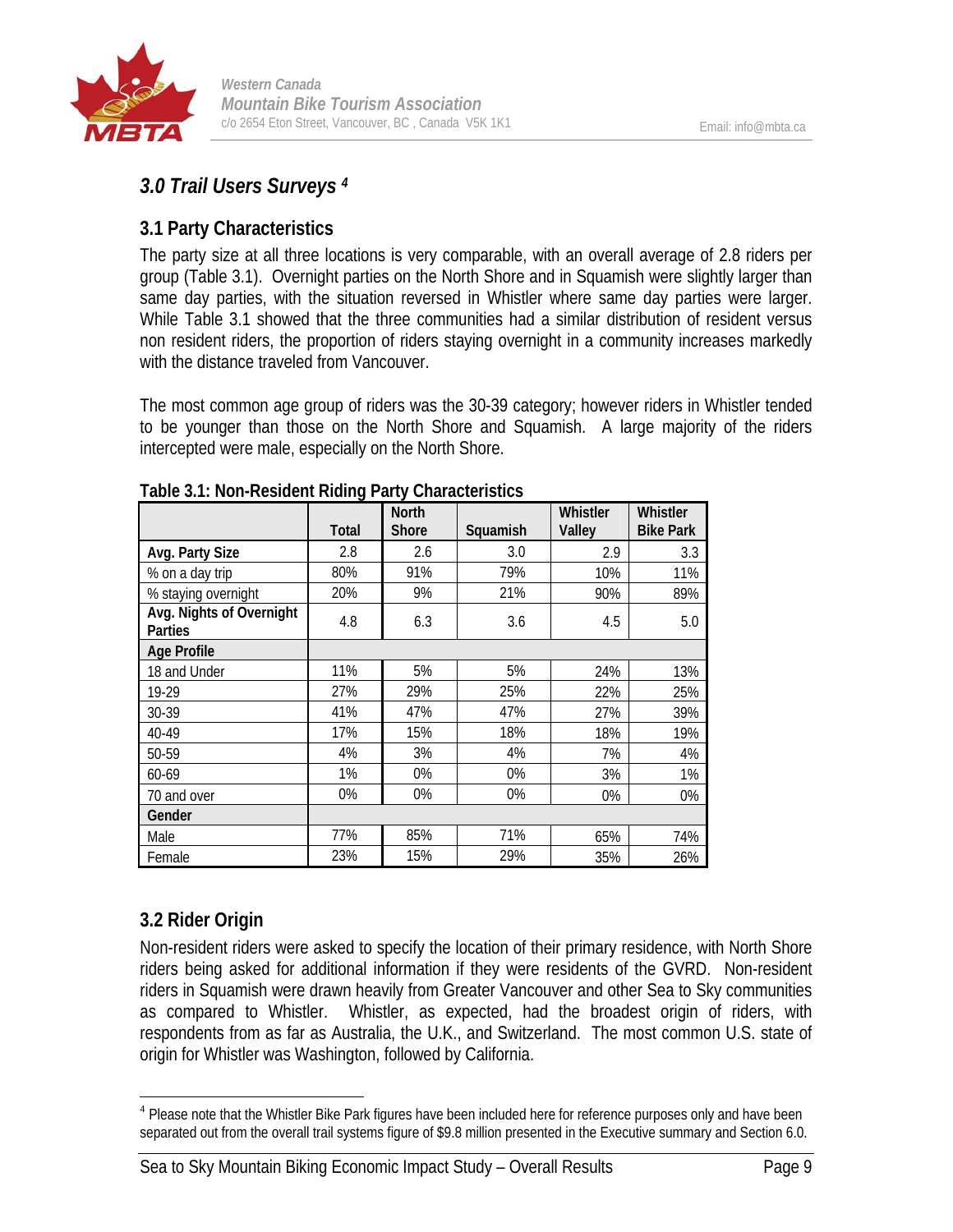

#### **Table 3.2: Non-Resident Riding Party Origin, Squamish & Whistler\***

|                          | Squamish | <b>Whistler</b><br>Valley | Whistler<br><b>Bike Park</b> |
|--------------------------|----------|---------------------------|------------------------------|
| <b>Greater Vancouver</b> | 69%      | 28%                       | 18%                          |
| Sea to Sky Corridor      | 10%      | 3%                        | 0%                           |
| Other BC                 | 8%       | 9%                        | 13%                          |
| Other Canada             | 6%       | 10%                       | 10%                          |
| U.S.                     | 8%       | 34%                       | 41%                          |
| Overseas                 | 8%       | 18%                       | 22%                          |

\*Note that multiple responses were allowed to accommodate parties of mixed origins, thus the totals sum maybe more than 100%

As riders from GVRD municipalities other than North and West Vancouver were considered as 'non-residents' for the North Shore study, all riders who identified themselves as being from a GVRD municipality were asked to specify which area of the region they were from, with the results detailed in Table 3.3. The results show that just one-third of mountain bikers using North Shore trails actually reside in North or West Vancouver, with half originating from other GVRD municipalities. Just 12% of mountain bikers on the North Shore are true tourists (other BC, other Canada, US and Overseas combined).

|                                                      | <b>North Shore</b> |
|------------------------------------------------------|--------------------|
| North Shore                                          | 33%                |
| Vancouver                                            | 29%                |
| Burnaby/New Westminster/Port Moody                   | 10%                |
| Coquitlam/Port Coquitlam/Pitt<br>Meadows/Maple Ridge | 4%                 |
| Surrey/Langley/White Rock                            | 4%                 |
| Richmond/Delta/Tsawwassen/Ladner                     | 3%                 |
| Outside GVRD (eg Abbotsford)                         | 5%                 |
| Sea to Sky Corridor                                  | 2%                 |
| Other BC                                             | 2%                 |
| Other Canada                                         | 3%                 |
| U.S.                                                 | 5%                 |
| Overseas                                             | 2%                 |

#### **Table 3.3: Origin of Resident & Non-Resident Riders, North Shore**

## **3.3 Non-Resident Spending**

Table 3.4 illustrates the spending data collected from non resident riders in each location, broken down for same day and overnight riders on a 'per riding party' basis. One key finding from the study is that non-resident riders generate considerable spending at the destination bike shops, indeed our sample of 689 non resident riding parties found a total of 14 bicycles being purchased (reported bike shop spending greater than \$1,000). These findings have been corroborated through discussions with bike shop owners on the North Shore and in Squamish.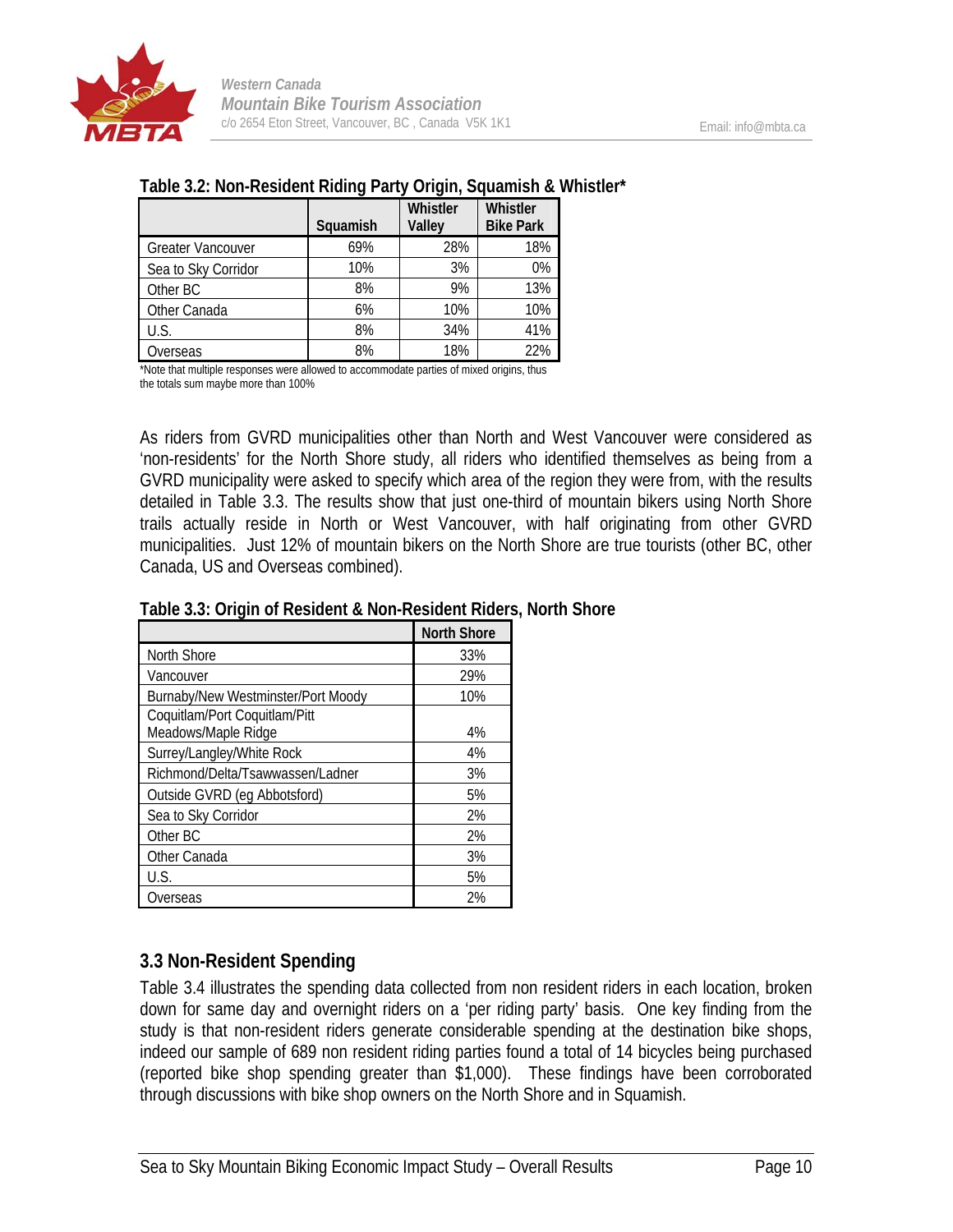

The spending results show that distance traveled is a good indicator as to the likely expenditures for same day visitor parties. As GVRD residents make up the majority of same day visitors to all three riding areas, trips to the North Shore resulted in the lowest expenditure. Typically some riders would stop at a North Shore restaurant or bike store before returning home, however many parties did not. Furthermore, because of the proximity of neighbouring communities to the North Shore area, it is assumed that many riders may have made separate trips to purchase equipment from North Shore bike shops, thus these expenditures would not be gathered as part of the research. In contrast, same day riders to Squamish or Whistler would have made their purchases in combination with their ride, with the expenditure data being captured as part of the study.

| Location                       | <b>North Shore</b> |                         | Squamish                       |                         | <b>Whistler Valley</b> |                         | <b>Whistler Bike Park</b> |                    |
|--------------------------------|--------------------|-------------------------|--------------------------------|-------------------------|------------------------|-------------------------|---------------------------|--------------------|
| Type of trip<br>(num of resp.) | Sameday<br>(325)   | Overnight<br>$(32)^{*}$ | Sameday<br>$(83)$ <sup>*</sup> | Overnight<br>$(22)^{*}$ | Sameday<br>$(10)^{*}$  | Overnight<br>$(92)^{*}$ | Sameday<br>$(13)^{*}$     | Overnight<br>(103) |
| Accommodation                  | \$0.00             | \$292.81                | \$0.00                         | \$95.72                 | \$0.00                 | \$629.57                | \$0.00                    | \$576.14           |
| Restaurant /                   |                    |                         |                                |                         |                        |                         |                           |                    |
| Pub / Night Club               | \$26.02            | \$206.47                | \$42.40                        | \$93.58                 | \$38.00                | \$333.73                | \$170.00                  | \$566.45           |
| Groceries /                    |                    |                         |                                |                         |                        |                         |                           |                    |
| Other F&B                      | \$7.05             | \$56.09                 | \$6.66                         | \$89.61                 | \$3.50                 | \$105.08                | \$0.00                    | \$153.44           |
| <b>Bike Park</b>               | \$0.00             | \$0.00                  | \$0.00                         | \$0.00                  | \$0.00                 | \$0.00                  | \$230.38                  | \$384.33           |
| Rec & Ent                      | \$1.45             | \$8.59                  | \$3.57                         | \$19.00                 | \$0.00                 | \$81.97                 | \$0.00                    | \$72.85            |
| <b>Bike Shop</b>               | \$39.77            | \$245.38                | \$184.21                       | \$109.35                | \$167.50               | \$58.81                 | \$26.54                   | \$180.16           |
| Other Shopping                 | \$3.67             | \$40.63                 | \$0.90                         | \$28.05                 | \$30.00                | \$116.26                | \$8.08                    | \$78.72            |
| Own Vehicle                    |                    |                         |                                |                         |                        |                         |                           |                    |
| expenses                       | \$17.06            | \$23.13                 | \$23.73                        | \$74.36                 | \$18.60                | \$32.76                 | \$6.92                    | \$32.93            |
| <b>Rental Vehicle</b>          | \$1.23             | \$56.25                 | \$0.00                         | \$0.00                  | \$0.00                 | \$36.07                 | \$0.00                    | \$57.39            |
| Local Transport                | \$0.47             | \$21.88                 | \$0.00                         | \$0.00                  | \$7.00                 | \$2.32                  | \$0.00                    | \$9.30             |
| Other Spending                 | \$0.69             | \$12.19                 | \$3.73                         | \$8.18                  | \$0.00                 | \$16.37                 | \$0.00                    | \$47.02            |
| Total per party                | \$97.41            | \$963.41                | \$265.21                       | \$517.85                | \$234.60               | \$1,296.70              | \$433.85                  | \$2,080.01         |
| Avg. Party Size                | 2.5                | 3.2                     | 2.9                            | 3.0                     | 2.8                    | 3.1                     | 4.4                       | 3.2                |
| Avg. Nights                    |                    | 6.3                     |                                | 3.2                     |                        | 4.5                     |                           | 5.0                |
| Avg. Spend per                 |                    |                         |                                |                         |                        |                         |                           |                    |
| person per day                 | \$39.12            | \$48.32                 | \$92.09                        | \$53.94                 | \$83.79                | \$93.48                 | \$98.95                   | \$133.13           |

#### **Table 3.4: Riding Party Expenditures – per Party, per Trip**

\* Caution small sample

## **3.4 North Shore Bike Shops Data**

Key North Shore bike shops were also interviewed to provide supplementary sales and consumer origin data to help substantiate the expenditure information gathered through the trail surveys. Responses collected at the bicycle stores are consistent with the expenditure results, North Shore bike shops indicated that they sell a number of bikes and other major components (forks, wheels, etc.) to residents from outside of the North Shore. Sales to other GVRD residents were high as the shops on the Shore are very competitive and carry arguably the best selection of bicycles, parts, and accessories in the GVRD, thus intra-regional sales are an important proportion of their business. Occasional sales to overseas residents were also reported; however sales to U.S. residents are generally low due to the strength of the Canadian dollar and the strong U.S. brand loyalty of American riders.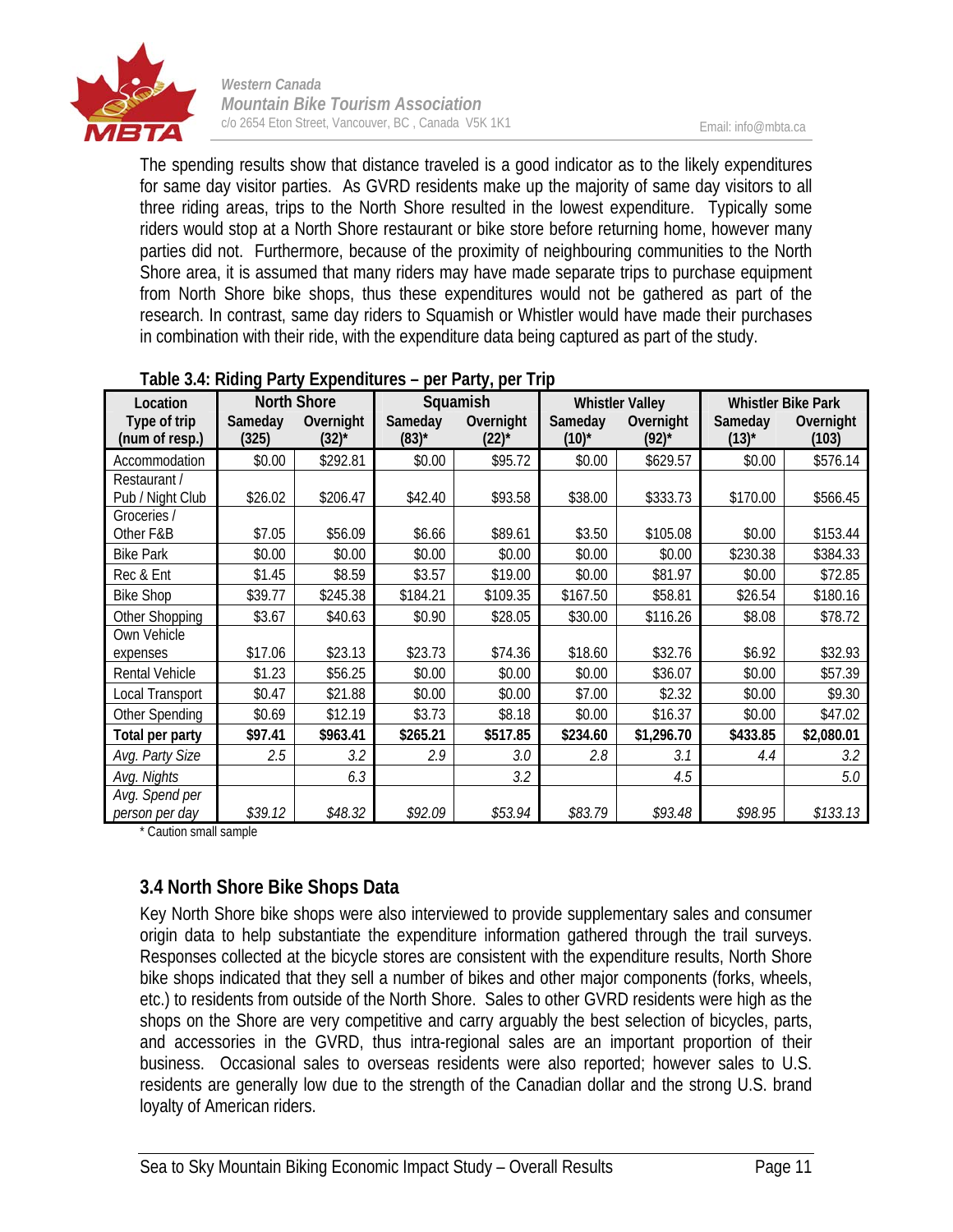

## *4.0 Mountain Bike Events Surveys*

As previously mentioned, two events were included as part of the Sea to Sky project, the Test of Metal (TOM) cross-country race held on June 17 in Squamish, and the Crankworx Mountain Bike Festival, held in Whistler between July 22 and July 30. While the Crankworx Festival is much larger than the Test of Metal, both events are important for the local communities. In particular, the TOM boosts the number of riders who travel to Squamish to train and/or pre-ride the trails which considerably boosts the economic impact of the event for the community.

## **4.1 Test of Metal (June 17)**

Each year, the town of Squamish plays host to the Squamish Mountain Bike Festival, featuring the epic Test of Metal (TOM), a 67 km cross-country mountain bike race as the marquee event. While many participants and the eventual winners of this year's race in both the men's and women's pro/elite category were residents of Squamish, the race attracts a large number of participants from the Greater Vancouver region, as well as residents of other parts of BC and Canada, and the North-Western United States. The race is capped at 800 entrants.

The TOM is hugely successful as a result of the considerable community involvement, with the event relying on over 300 volunteers from the community. In return, Squamish receives considerable exposure to many visitors from Vancouver and beyond. Furthermore, these visitors provide a considerable economic impact to Squamish through their spending both prior to the race and over the festival weekend. In working to understand this impact, two surveys were undertaken, a spectator survey and an Internet survey for participants which was administered immediately following the race.

A total of 5 surveyors (including MBTA directors Martin Littlejohn and Jimmy Young) completed a total of 250 spectator surveys during the main Test of Metal event, the cross country race, on Saturday, June 17. Of these spectators, 152 respondents (61%) were non residents.

As interviewing participants would have been difficult on the day of the event, TOM racers were invited to participate in a post-race Internet based survey, which collected an additional 171 participant responses (21% response rate). This survey asked for two key pieces of information, the first being the length of stay and expenditures associated with the race weekend. However, as many riders train extensively in Squamish prior to the race weekend, we also asked them the number of training rides they did, as well as the expenditures that they made on the last training ride5. We used these pre-event expenditures, in combination with information collected in Squamish prior to the TOM from the main survey, to estimate the economic impact of both the race and the training rides.

 $\overline{a}$  $<sup>5</sup>$  We assumed that, on average, spending on the last ride would be representative of all training rides, thus average</sup> expenditure was by the average number of training rides to yield total pre-TOM rider spending.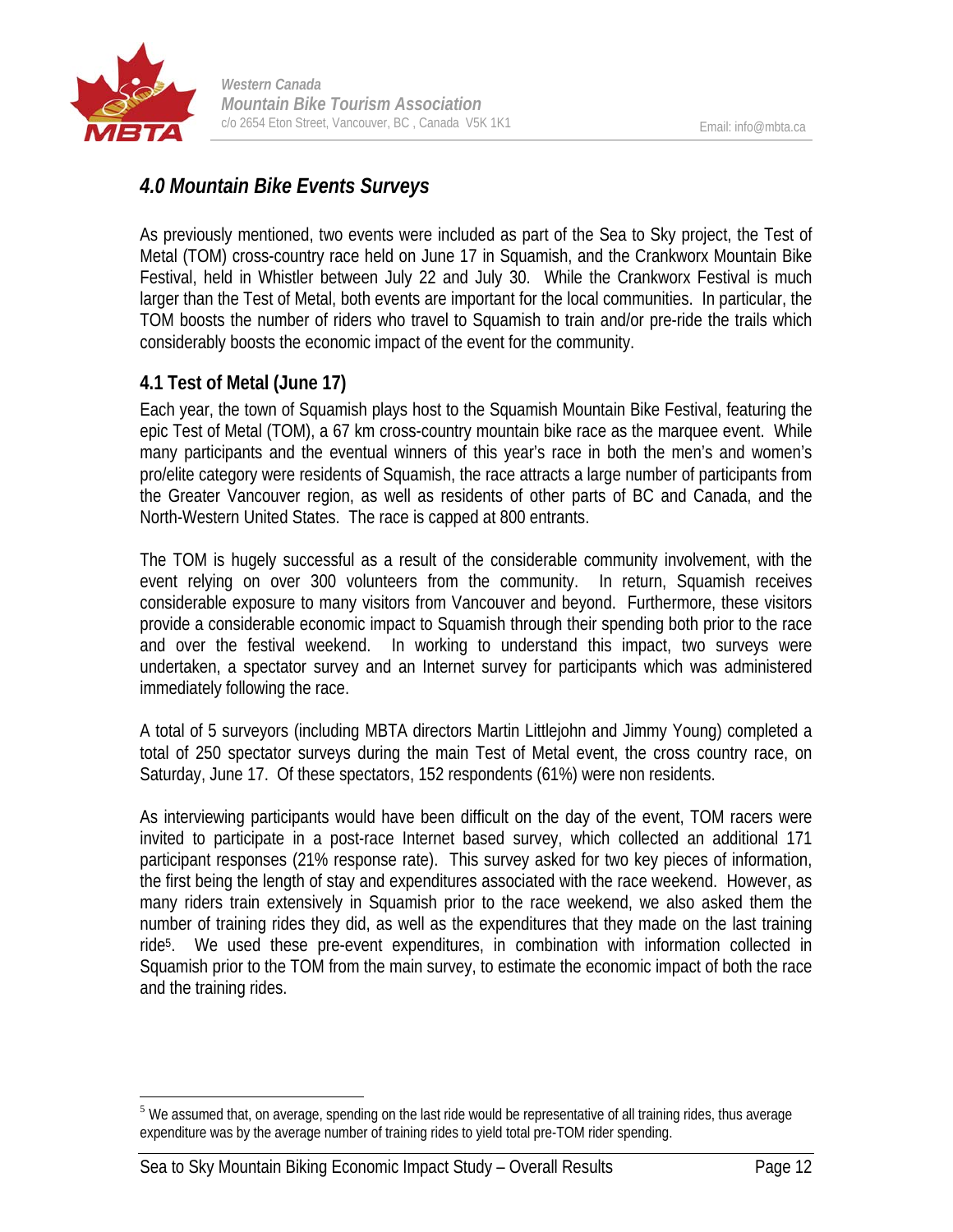

## **4.2 Crankworx (July 22-30)**

In conjunction with Tourism Whistler, a survey was undertaken at the Crankworx Mountain Bike Festival to yield results that would be compatible with the overall project. A total of 669 people agreed to participate in the survey and 487 people completed the entire survey (the full survey was only given to those who attended a Crankworx event). Volumetric estimates prepared by Tourism Whistler show that the event has continued to grow enormously in popularity, with an estimated 55,000 unique visitors attending one or more of the Crankworx events over the course of the 9 day festival, making it one of the premier mountain biking events in North America. While many Crankworx attendees were in Whistler specifically to attend the event, many others came to Whistler for different reasons. Survey respondents were asked to rank the importance of the event on their decision to travel to the resort on a 1 to 10 scale, and using a score of 8 or higher as the screening criteria to select those who came to Whistler specifically for Crankworx gives 42%, or 23,491 attendees from 7,142 visitor parties.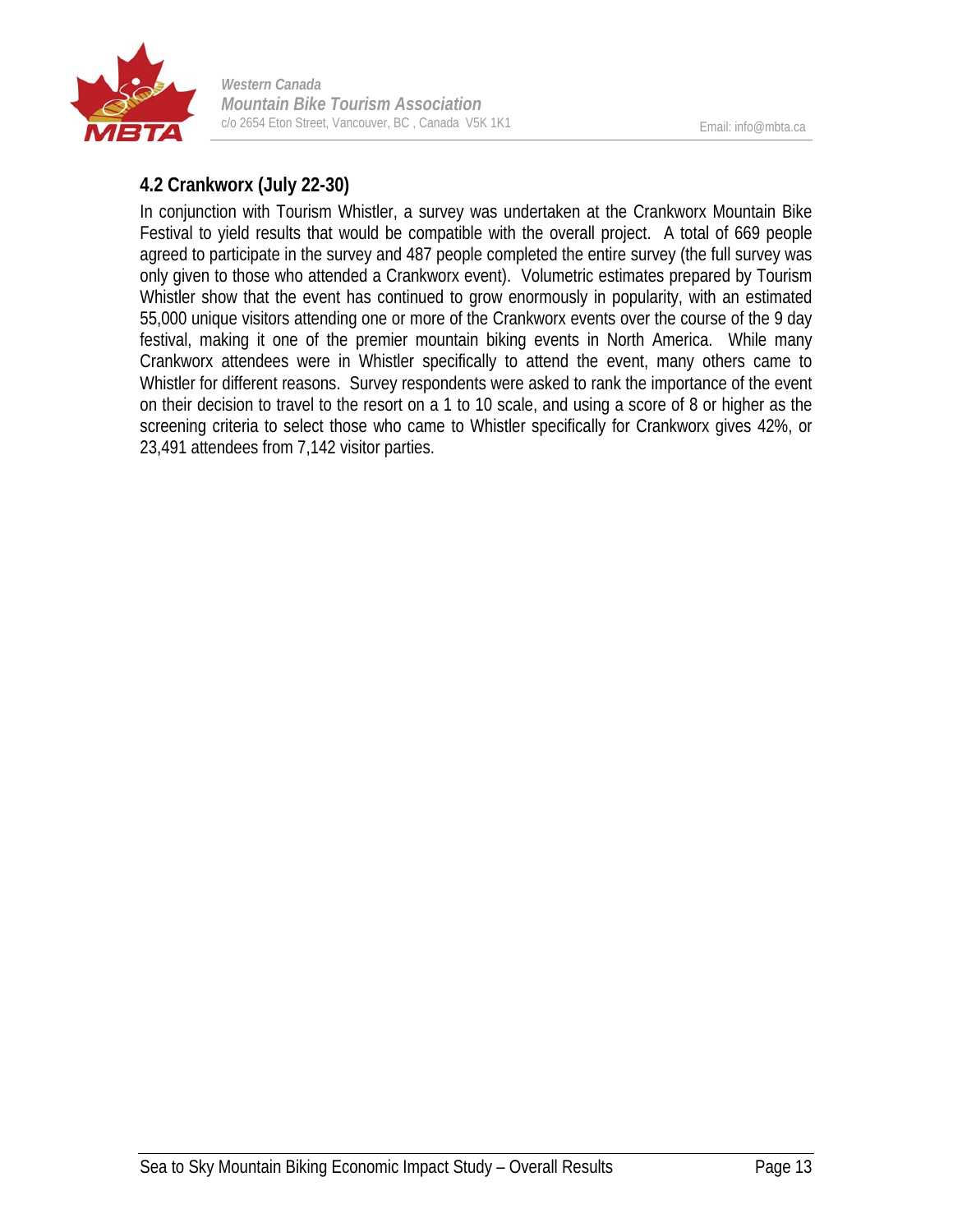

## *5.0 Economic Impact Results*

For all of the regions and events considered below, the economic impact numbers refer to spending made by visitors to the region, defined as those who are traveling outside of their usual economic environment (i.e. someone who lives in Squamish but commutes to Whistler for work would not be considered a visitor, even though they came from outside of Whistler). All of the results were compiled using the Canadian Sport Tourism Alliance's Sport Tourism Economic Assessment Model (STEAM) Professional version<sup>6</sup>. All economic impacts were prepared for the period covering June 4 to September 17,2006.

## **5.1 North Shore**

The majority of "true" out of town visitors to the North Shore (i.e. reside in communities outside the GVRD) were day visitors, consequently the average spending rates are lower than for some other communities. This being said, spending by non-GVRD residents on the North Shore totaled \$475,000, creating nearly \$445,000 in new economic activity (GDP), \$300,000 in wages and taxes. Note that the North Shore bicycle shops state that the summer months represent between 45% and 60% of their overall sales, which provides a clear indication that mountain biking on the North Shore is a year round activity.

In addition to the expenditures of non-GVRD visitors, this project also surveyed non-North Shore GVRD riders regarding their spending while on the North Shore While their expenditures cannot be considered for use in conducting a visitor economic impact study, their expenditures can be considered an intra-regional transfer, which, over the June 4 to September 17 period totaled nearly \$1.6 million. The survey result show that approximately \$640,000 was spent at North Shore bike stores by non-North Shore GVRD residents, as well as nearly \$420,000 at restaurants / pubs and nearly \$275,000 in vehicle expenses.7

## **5.2 Squamish**

1

Mountain biking resulted in a total expenditure of nearly \$1.7 million to local businesses in Squamish, of which one third arose as result of hosting the community based Test of Metal Race. In sum, these expenditures resulted in an estimated total of \$582,000 in wages and salaries being supported in the community through mountain biking. A total of \$1.3 million was spent in Squamish by non-TOM out of town riders<sup>8</sup> over the survey period, resulting in new economic activity (GDP) of just over \$1.0 million<sup>9</sup> in the province as a whole, supporting \$424,000 in wages and salaries in Squamish.

<sup>6</sup> For more information, see Appendix 3 & 4, as well as www.canadiansporttourism.com

<sup>7</sup> Note that the only numbers compatible between the tourism economic impact survey and the expenditure survey are \$475,000 and \$1,600,000, leading one to be able to state that 'over the course of June 4 to September 17, non-North Shore riders spent in excess of \$2 million on the North Shore'.

<sup>&</sup>lt;sup>8</sup> Defined as non-Squamish residents interviewed after the race, as well as non-residents who indicated that they were not in Squamish to train for the TOM if they were surveyed prior to the race.

<sup>&</sup>lt;sup>9</sup> This figure relates to the Squamish trail system only and excludes the TOM expenditures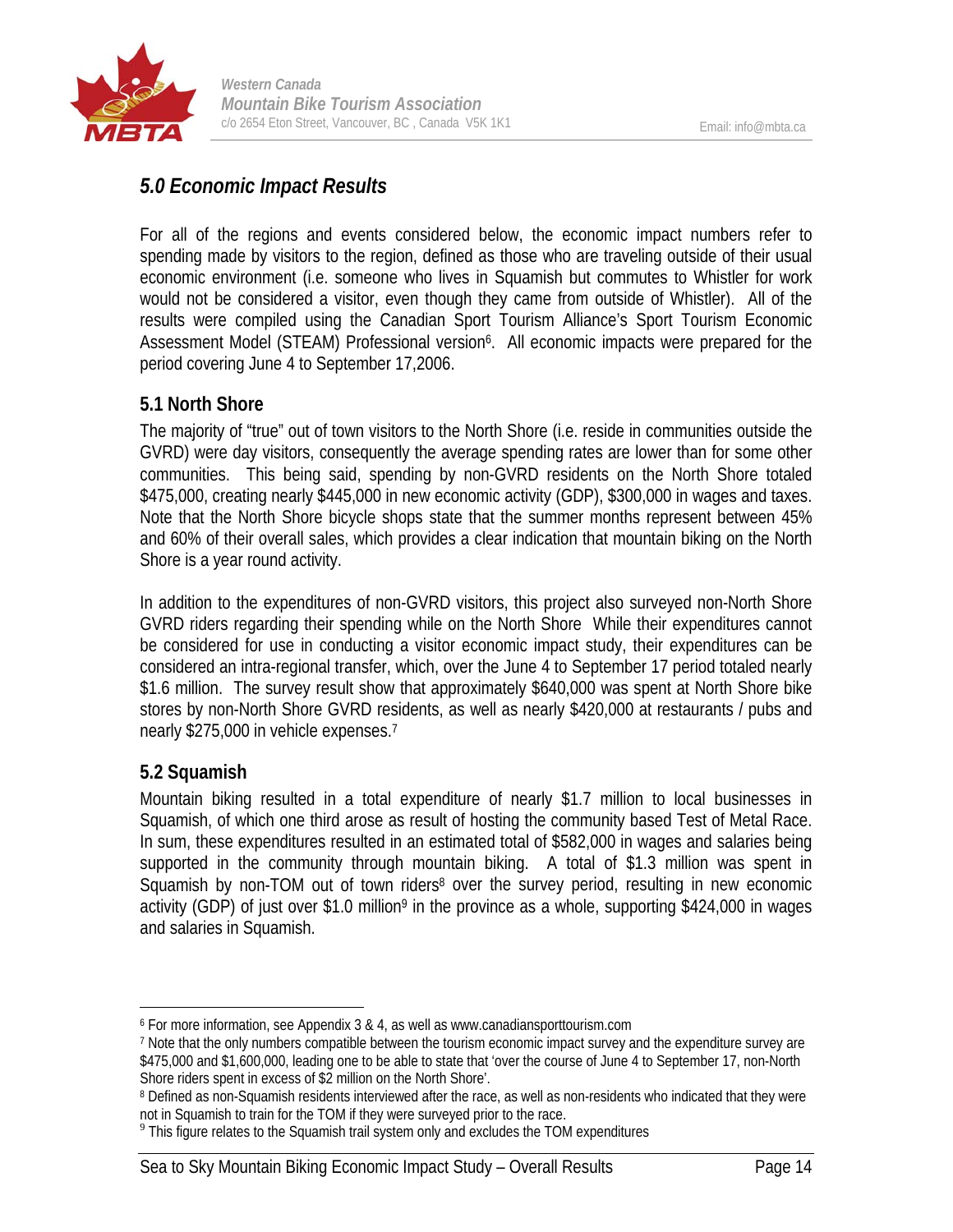

### **5.3 Whistler Valley**

A somewhat surprising finding of the study was that there are two distinct groups of mountain bike riders in Whistler, one group who rode on the Whistler Valley trails and the other group being those who rode in the Whistler Bike Park. There appears to be very little cross-over between the two groups, as less than 10% of those who were interviewed in the valley had ridden, or were planning to ride, the bike park on that trip. However, it is possible that riders from nearby areas like the Lower Mainland who ride both cross country and downhill may choose to do only one style of riding on a trip to Whistler. Many of the valley trails were very busy as compared to the North Shore and Squamish, especially the Lost Lake trail system. One key difference, however is that riders interviewed on the Whistler Valley trails were much more likely to be in Whistler for another reason, with the trail riding being a less important motivator for the trip (this is particularly apparent among Lost Lake riders). In contrast, responses collected at the Whistler Bike Park as well as in Squamish and the North Shore showed that mountain biking was the primary motivation for making the trip.

As is standard practice, the economic impact of Lost Lake trail riders have been reduced to reflect the average importance given for trail riding as a motivation for undertaking the trip, which equates to 69% of the total spending reported. Consequently, the adjusted expenditures of Whistler Valley riders totaled just over \$6.6 million, resulting in new economic activity of \$7.4 million and supporting wages and salaries of just over \$5.0 million, of which more than \$2.6 million was paid in Whistler.

#### **5.4 Whistler Bike Park**

The Whistler Bike Park attracted a substantial number of riders to Whistler, providing a considerable revenue boost to local businesses in the non-ski season. The survey results, in combination with the rider volume figures, indicate that Whistler Bike Park riders spent nearly \$16.5 million in the summer of 2006. As a result, the increase in new economic activity associated with the bike park totaled \$18.8 million, with wages and salaries totaling nearly \$12.8 million and an estimated 384 jobs supported throughout the province.

#### **5.5 Test of Metal**

As previously noted, the impact of the Test of Metal data arises from three sources, participants on the day of the event, spectators at the event, and pre-race training conducted by the participants. In total, visitors and organizers of the spent nearly \$400,000 in Squamish, resulting in new economic activity for the province of just over \$400,000, supporting \$275,000 in wages and salaries, of which \$157,000 was paid to Squamish residents.

#### **5.6 Crankworx**

While significantly more information is contained within the Crankworx report (forthcoming), the event generated a sizeable economic impact in the Resort Municipality of Whistler, as visitor spending alone arising from the Festival totaled just over \$11.5 million<sup>10</sup>. These expenditures generated just under \$12.9 million in new economic activity for the province as a whole, supporting \$8.7 million in provincial wages and salaries, including nearly \$4.7 million in Whistler.

 $\overline{a}$ 10 Note that economic impact assessments of events, such as the TOM, also include the operational expenditures of the event organizers. These have not yet been made available and they will be incorporated as soon as they are.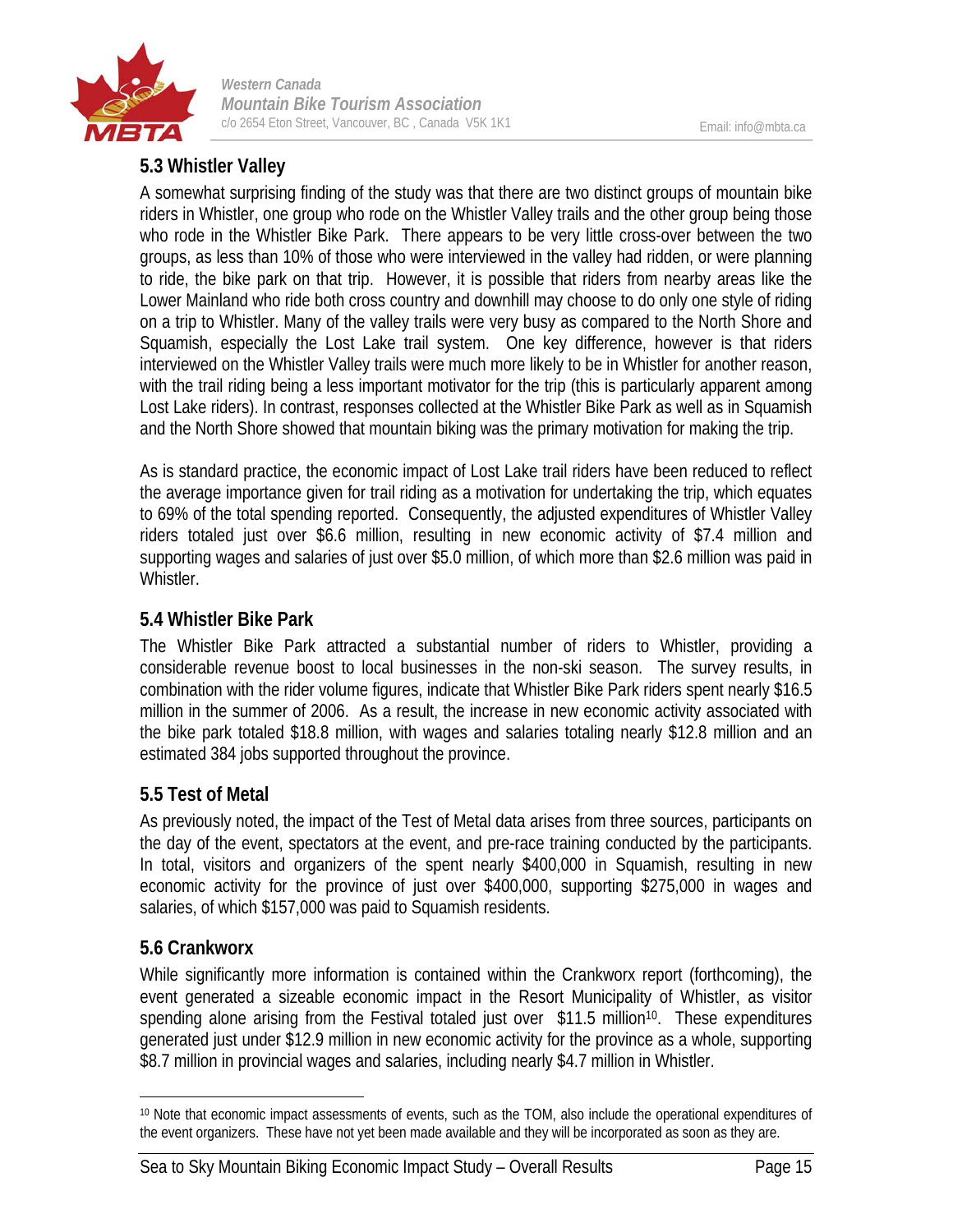

## *6.0 Conclusions*

## **Sea to Sky Trail System**

Mountain biking is an important draw in the Sea to Sky corridor for both locals and out of town visitors alike. Over the course of the survey, many local residents told the surveyors that the trail systems they were riding on were an important consideration in their decision to move to the host communities, and for out of town visitors, the trail systems of the Sea to Sky corridor provide some of the best mountain biking in North America.

In total, the Sea to Sky trails are estimated to have brought nearly \$10.3 million in non-resident spending to the host communities over the study period, resulting in \$9.3 million of new economic activity throughout the province, supporting 194 jobs and just over \$6.3 million in wages and salaries (Table 6.1).

|                        | <b>Total</b> | North Shore* | <b>Squamish</b> | <b>Whistler</b> |
|------------------------|--------------|--------------|-----------------|-----------------|
| Initial Expenditure    | \$10,323,600 | \$2,044,212  | \$1,674,046     | \$6,605,342     |
| <b>Total GDP</b>       | \$9,334,321  | \$444,858    | \$1,474,006     | \$7,415,457     |
| Wages & Salaries       | \$6,345,036  | \$301,530    | \$1,003,081     | \$5,040,425     |
| Employment             | 194.8        | 9.6          | 30.0            | 155.2           |
| <b>Industry Output</b> | \$20,434,585 | \$1,049,191  | \$3,590,666     | \$15,794,728    |
| Taxes                  |              |              |                 |                 |
| Federal                | \$2,172,327  | \$106,762    | \$359,468       | \$1,706,097     |
| Provincial             | \$1,763,772  | \$100,301    | \$212,897       | \$1,450,574     |
| Municipal              | \$624,267    | \$17,970     | \$175,818       | \$430,479       |
| <b>Total Taxes</b>     | \$4,560,365  | \$225,033    | \$748,183       | \$3,587,149     |

**Table 6.1 Sea to Sky Trail System Expenditures and Economic Impacts** 

\*Expenditures of non-North Shore GVRD riders are included in the initial expenditures category. However, as their trips cannot be considered as an 'out of town' visit, their expenditures are not included in the economic impacts results (i.e. Total GDP).

## **Whistler Bike Park and the Crankworx Mountain Bike Festival**

In addition to the trail systems, surveys were also conducted at the Whistler Bike Park and the Crankworx Mountain Bike Festival, both of which resulted in substantial visitor and operational expenditures in Whistler, leading to considerable benefits to Whistler and the rest of the Province (Table 6.2). Both had very high initial expenditures due to the very large number of riders / spectators attracted, with a high proportion being from out of town and spending a considerable amount per riding party in Whistler. The initial expenditures of non-resident riders at the bike park were in excess of \$16.2 million and Crankworx resulted in more than \$11.5 million of spending in the community.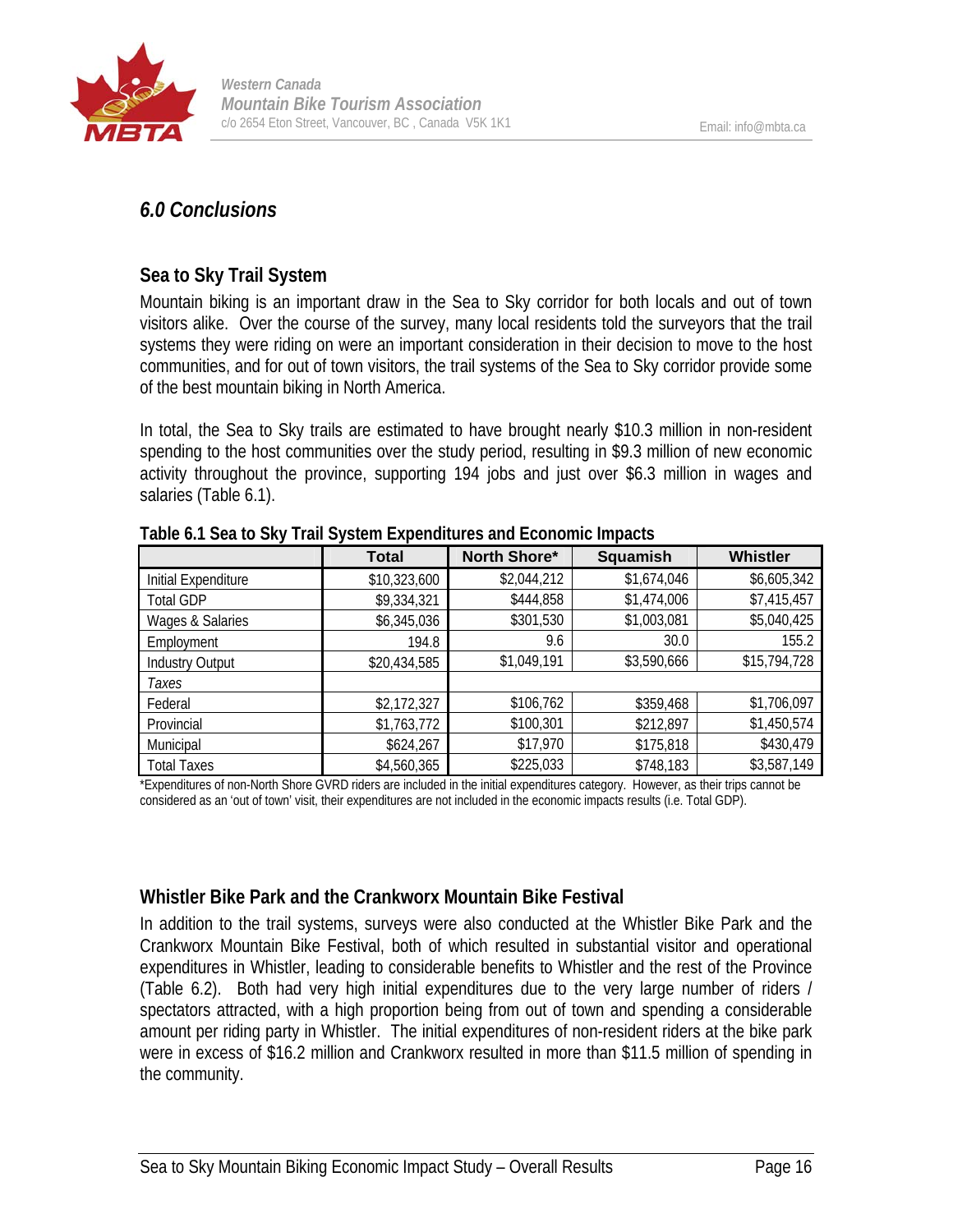

## **Table 6.2 Other Sea to Sky Mountain Bike Impacts**

|                              | <b>Whistler Bike Park</b> | <b>Crankworx</b> |
|------------------------------|---------------------------|------------------|
| Initial Expenditure          | \$16,236,267              | \$11,957,485     |
| <b>Total GDP</b>             | \$18,823,005              | \$13,440,190     |
| Total Wages & Salaries       | \$12,784,971              | \$9,150,157      |
| <b>Total Jobs</b>            | 384.1                     | 268.0            |
| <b>Total Industry Output</b> | \$39,140,975              | \$28,496,935     |
| Taxes                        |                           |                  |
| Federal                      | \$3,846,213               | \$3,039,433      |
| Provincial                   | \$3,264,615               | \$2,610,233      |
| Municipal                    | \$944,861                 | \$730,777        |
| Total                        | \$8,055,689               | \$6,380,433      |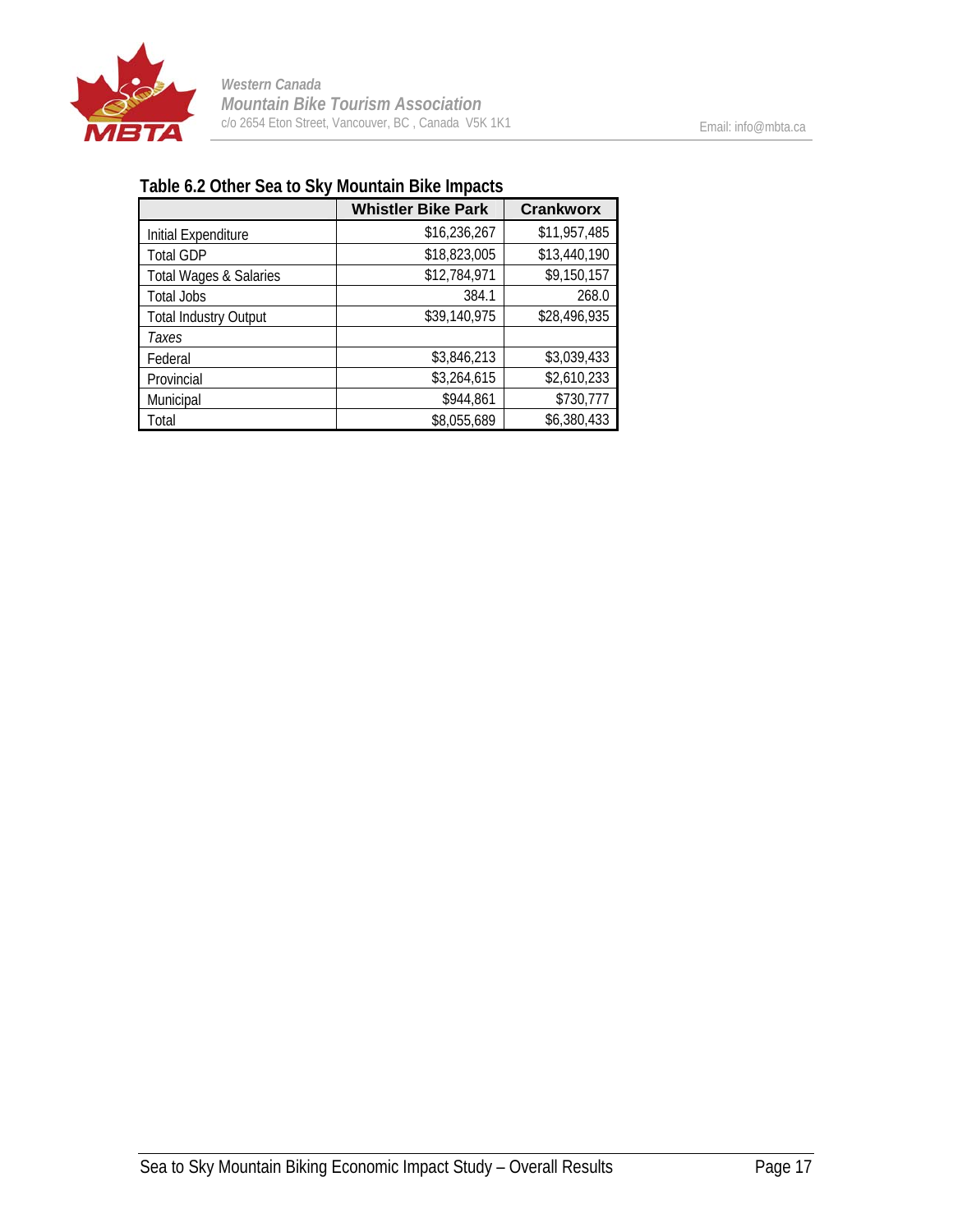

## *Appendices*

## **Appendix 1 – Western Canada Mountain Bike Tourism Association (MBTA)**

#### **About Us**

The **Western Canada Mountain Bike Tourism Association (MBTA)** was initially developed by three mountain biking individuals from different tourism backgrounds that have a common vision of enhancing Western Canada's mountain biking tourism product in a sustainable and market focused manner that is supported by community stakeholders and resort operators.

> *Our goal is to have Western Canada recognized for its world class sustainable trails and abundant mountain bike experiences that are supported by enthusiastic communities and operators offering high quality services.*

The concept gained momentum following the inaugural Northshore World Mountain Bike Conference held in North Vancouver in August 2004, which highlighted the potential for mountain bike tourism in British Columbia and demonstrated the high level of interest from communities and resorts throughout BC.

The MBTA believes that by working together British Columbia can exemplify standards of sustainability in mountain bike tourism that will not only care for natural areas, but also create local opportunities and support community pride.

#### **Directors**

Jimmy Young, Martin Littlejohn, Donna Green, Francis Argouin and Cliff Miller

#### **Current initiatives underway for the MBTA include:**

- Sea to Sky Mountain Biking Economic Study summer 2006
- Bike Parks of BC Marketing and Development Initiatives in partnership with Tourism BC 2006/07
- Participation in the Recreational Mountain Biking on Provincial Crown Land Working Group through the BC Ministry of Tourism, Sport and the Arts
- Participation on the Whistler Cycling Committee for Whistler 2020 Strategy
- Assisting with the Vancouver Coast and Mountains Tourism Region Outdoor Adventure Directory 2007
- Presentations at the Canada West Ski Areas Assocation Conference May 2006 and Gravity Logic Bike Park Management Seminar in September 2006.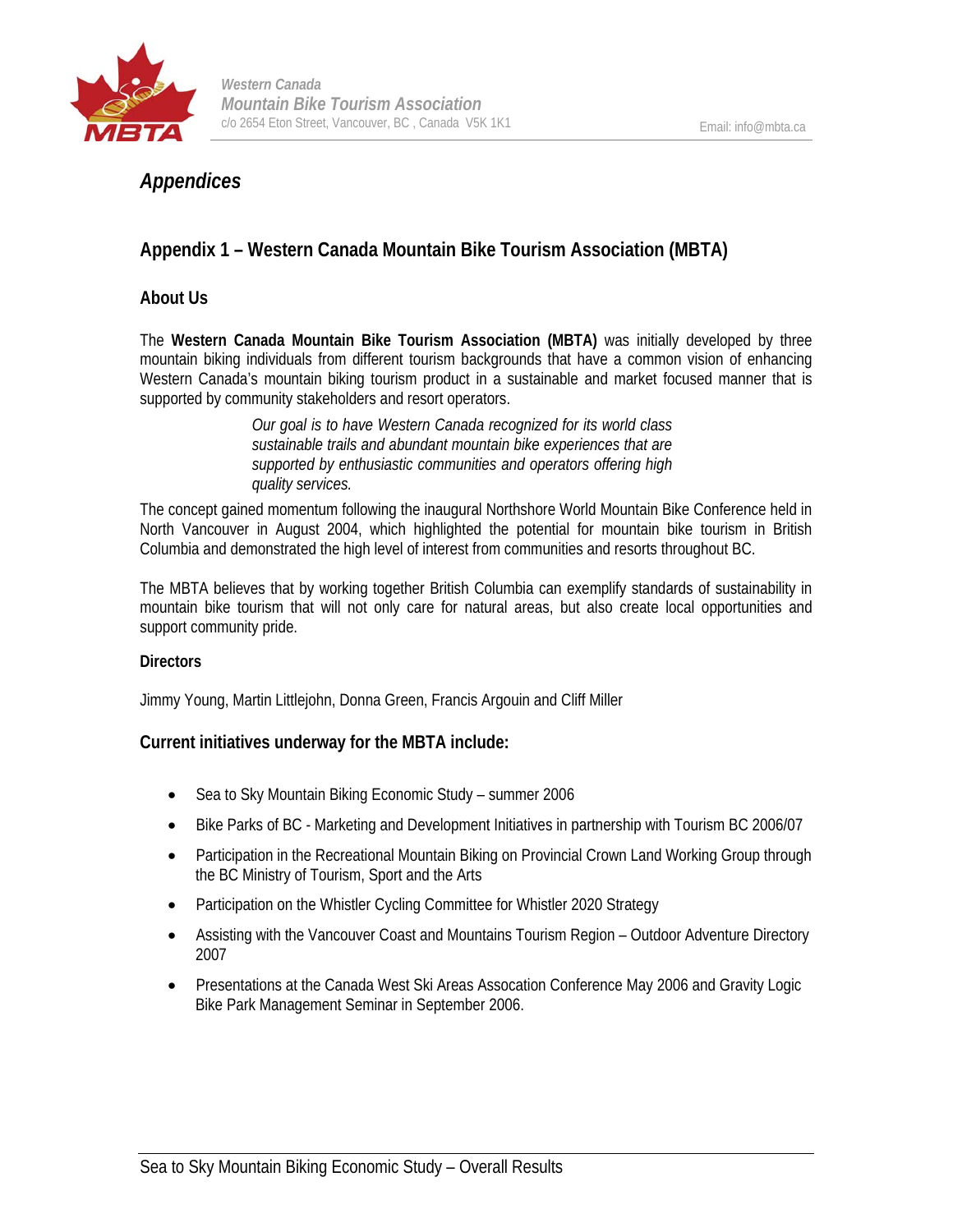

#### **Appendix 2 – Stint Schedule**

#### **Table A3.1 North Shore**  Date | Weekday | Location | Hours | Surveys | Completes | Riders Jun 10 | Sat | Mtn Hwy | 4.25 | 18 | 18 | 47 Jun 10 Sat Old Buck 4 15 14 38 Jun 11 Sun Cypress Works 2.75 8 8 28 Jun 11 Sun Riverside 3.5 9 8 25 Jun 16 Friday Old Buck 1 2 2 8 Jun 17 Sat Cypress Works 4 9 7 21 Jun 18 Sun Mtn Hwy 4 21 16 49 Jun 25 | Sun | Mtn Hwy | 4 | 9 | 8 | 18 Jun 27 Tues Riverside 3.5 7 6 25 Jun 27 | Tues | Cypress Works | 3 | 8 | 5 | 24 July 1 Sat Mtn Hwy 4 10 8 18 July 6 Thursday Riverside 3 8 8 27 July 8 Sat Riverside 4 11 9 23 July 8 Sat | Cypress Works | 3.5 | 10 | 8 | 27 July 8 Sat | Old Buck | 4 | 15 | 13 | 33 July 9 Sun Cypress Works 2 2 2 2 2 July 11 Tues Old Buck 4 25 20 41 July 15  $\vert$  Sat  $\vert$  Cypress Works  $\vert$  4 4 4 3 9 July 15 Sat Mtn Hwy 4 26 25 46 July 15 Sat Old Buck 3.5 14 10 22 July 22 Sat Riverside 2 9 7 17 July 22 | Sat | Mtn Hwy | 3 | 10 | 8 | 19 Jul 23 Sun Old Buck 4 26 21 59 July 28 | Friday | Cypress Works |  $\begin{array}{c|c} 3 & 2 & 2 \end{array}$  2 July 29 Sat Mtn Hwy 4 25 21 38 July 30 Sun Cypress Works | 1 | 5 | 4 | 9 July 30 Sun Old Buck 4 10 8 20 July 31 | Mon | Mtn Hwy | 2 | 4 | 3 | 5 Aug 1 | Tues | Riverside | 1 | 2 | 2 | 3 Aug 5 Sat | Old Buck | 3.5 | 28 | 19 | 40 Aug 5  $\vert$  Sat  $\vert$  Cypress Works  $\vert$  4 | 6 | 4 | 14 Aug 6 | Sun | Old Buck | 7 | 19 | 14 | 26 Aug 7 | Mon | Old Buck | 3.5 | 19 | 15 | 43 Aug 7 Mon Mtn Hwy 3 11 8 13 Aug 11 | Friday | Cypress Works |  $2.5$  |  $9$  |  $8$  |  $20$ Aug 13 Sun Old Buck 2.5 7 6 20 Aug 15 Tues Mtn Hwy 3.5 12 10 21 Aug 19 Sat Old Buck 4 17 13 29

Sea to Sky Mountain Biking Economic Study – Overall Results

Aug 19 | Sat | Cypress Works | 3.5 | 11 | 8 | 21 Aug 20 | Sun | Mtn Hwy | 4 | 21 | 18 | 46 Aug 20  $\vert$  Sun  $\vert$  Cypress Works  $\vert$  2  $\vert$  4  $\vert$  4  $\vert$  11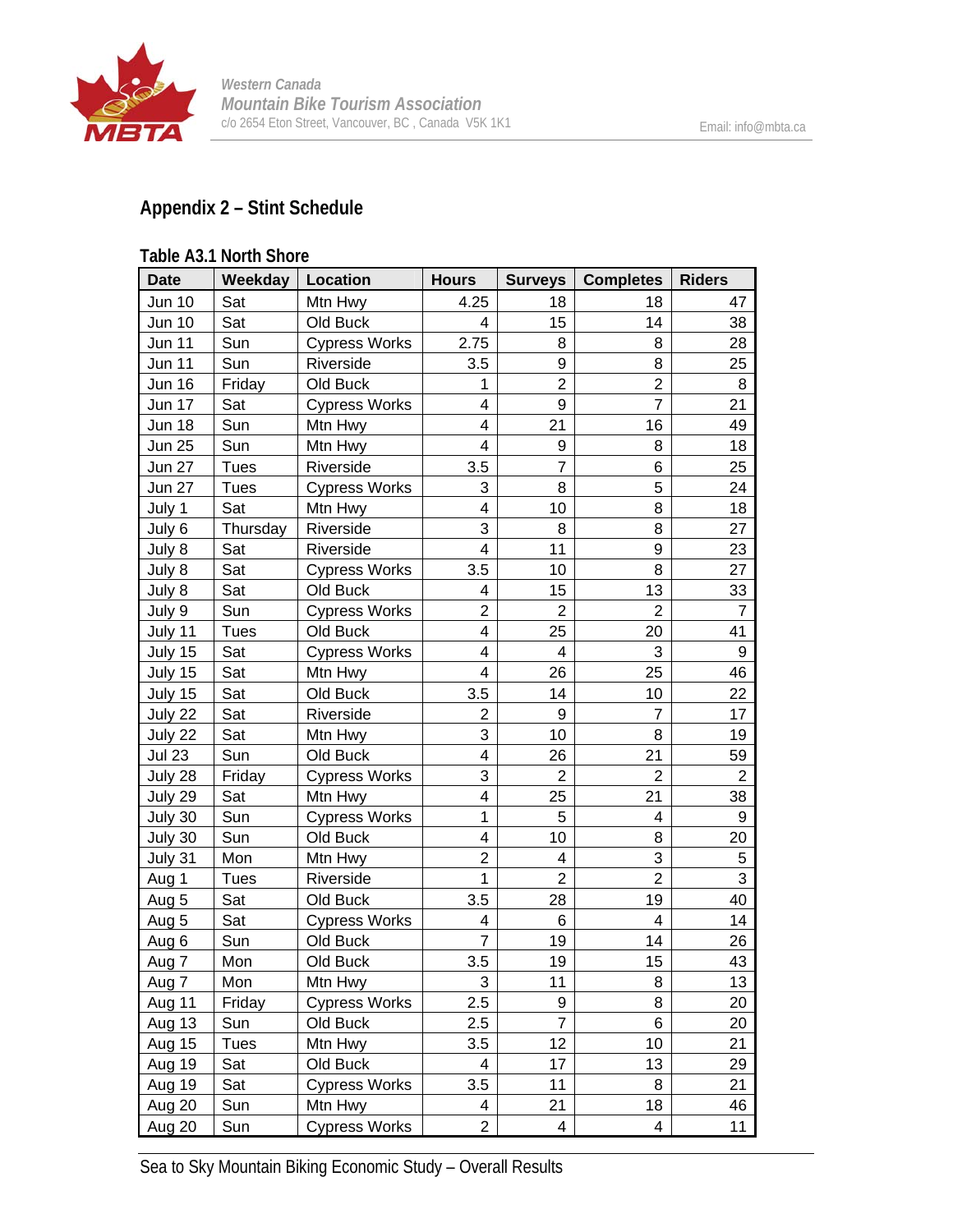

Email: info@mbta.ca

| <b>Date</b> | Weekday  | Location             | <b>Hours</b> | <b>Surveys</b> | <b>Completes</b> | <b>Riders</b> |
|-------------|----------|----------------------|--------------|----------------|------------------|---------------|
| Aug 26      | Sat      | Mtn Hwy              | 4            | 18             | 14               | 39            |
| Aug 26      | Sat      | Old Buck             | 3            | 19             | 17               | 45            |
| Aug 27      | Sun      | <b>Cypress Works</b> | 2            | 4              | 2                | 5             |
| Aug 27      | Sun      | Old Buck             | 4            | 21             | 15               | 32            |
| Sep 2       | Sat      | Mtn Hwy              | 4            | 17             | 14               | 25            |
| Sep 3       | Sun      | <b>Cypress Works</b> | 1            |                |                  |               |
| Sep 6       | Wed      | Old Buck             | 4            | 6              | 5                |               |
| Sep 7       | Thursday | Old Buck             | 4            | 13             | 10               | 29            |
| Sep 10      | Sun      | Old Buck             | 4            | 15             | 13               | 34            |
| Sep 10      | Sun      | Riverside            | 4            | 10             | 9                | 24            |

### **Table A3.2 Squamish**

| <b>Date</b> | <b>Weekday</b> | Location      | <b>Hours</b>            |                | <b>Surveys   Completes</b> | <b>Riders</b>  |
|-------------|----------------|---------------|-------------------------|----------------|----------------------------|----------------|
| June 4      | Sun            | TOM S/F       | 4                       | 4              | 3                          | 9              |
| June 4      | Sun            | TOM S/F       | 3                       | 10             | 8                          | 28             |
| June 8      | <b>Thurs</b>   | Perth Dr      | $\overline{1}$          | 1              | 1                          | 3              |
| June 11     | Sun            | TOM S/F       | 5                       | 24             | 24                         | 72             |
| June 12     | Mon            | Alice Lake    | 1                       | 1              | 1                          | $\mathbf{1}$   |
| June 13     | <b>Tues</b>    | TOM S/F       | 1                       | 1              | 1                          | $\overline{2}$ |
| June 16     | Fri            | Garibaldi Rd  | 1                       | 1              | 1                          | 8              |
| June 16     | Fri            | TOM S/F       | 1                       | 1              | 1                          | 6              |
| June 23     | Fri            | Perth Dr      | 4                       | 12             | 11                         | 17             |
| June 25     | Sun            | TOM S/F       | $\overline{2}$          | 6              | 5                          | 13             |
| June 25     | Sun            | Alice Lake    | 1.5                     | 5              | 4                          | 10             |
| July 3      | Mon            | Alice Lake    | $\overline{2}$          | 3              | 3                          | 6              |
| July 9      | Sun            | Perth Dr      | 1                       | 1              | 1                          | $\overline{2}$ |
| July 11     | <b>Tues</b>    | Alice Lake    | 3                       | 4              | 4                          | 8              |
| July 12     | Wed            | Plunge        | 1                       | 1              | 1                          | $\overline{2}$ |
| July 16     | Sun            | Garibaldi Rd  | $\overline{c}$          | 4              | $\overline{4}$             | 6              |
| July 16     | Sun            | Perth Dr      | 3                       | 13             | 10                         | 22             |
| July 22     | Sat            | Plunge        | $\overline{2}$          | $\overline{2}$ | $\overline{2}$             | 6              |
| July 22     | Sat            | Perth Dr      | $\overline{\mathbf{4}}$ | 11             | $\overline{7}$             | 22             |
| July 26     | Wed            | Garibaldi Rd  | $\overline{\mathbf{4}}$ | 13             | 11                         | 25             |
| July 26     | Wed            | Garibaldi Rd  | $\mathbf{1}$            | $\overline{2}$ | $\overline{2}$             | 6              |
| July 30     | Sun            | TOM S/F       | $\overline{2}$          | 5              | 5                          | 18             |
| July 30     | Sun            | Plunge        | 1                       | 1              | 1                          | 4              |
| Aug 1       | <b>Tues</b>    | Sorca Shelter | 1                       | $\overline{2}$ | 1                          | $\mathbf{1}$   |
| Aug 1       | <b>Tues</b>    | Garibaldi Rd  | 1                       | 1              | 1                          | 4              |
| Aug $5$     | Sat            | Various       | 4                       | 6              | 6                          | 13             |
| Aug 11      | Fri            | Garibaldi Rd  | $\overline{2}$          | 3              | 3                          | 9              |
| Aug 18      | Fri            | Crumpit Woods | 1                       | 3              | 3                          | $\overline{7}$ |
| Aug 18      | Fri            | Sorca Shelter | 1                       | 3              | 3                          | 5              |
| Aug 19      | Sat            | Sorca Shelter | 3                       | 5              | 5                          | 12             |
| Aug 19      | Sat            | Garibaldi Rd  | $\mathbf{1}$            | $\mathbf{1}$   | $\mathbf{1}$               | $\overline{2}$ |
| Aug 20      | Sun            | Sorca Shelter | 4                       | 6              | 6                          | 13             |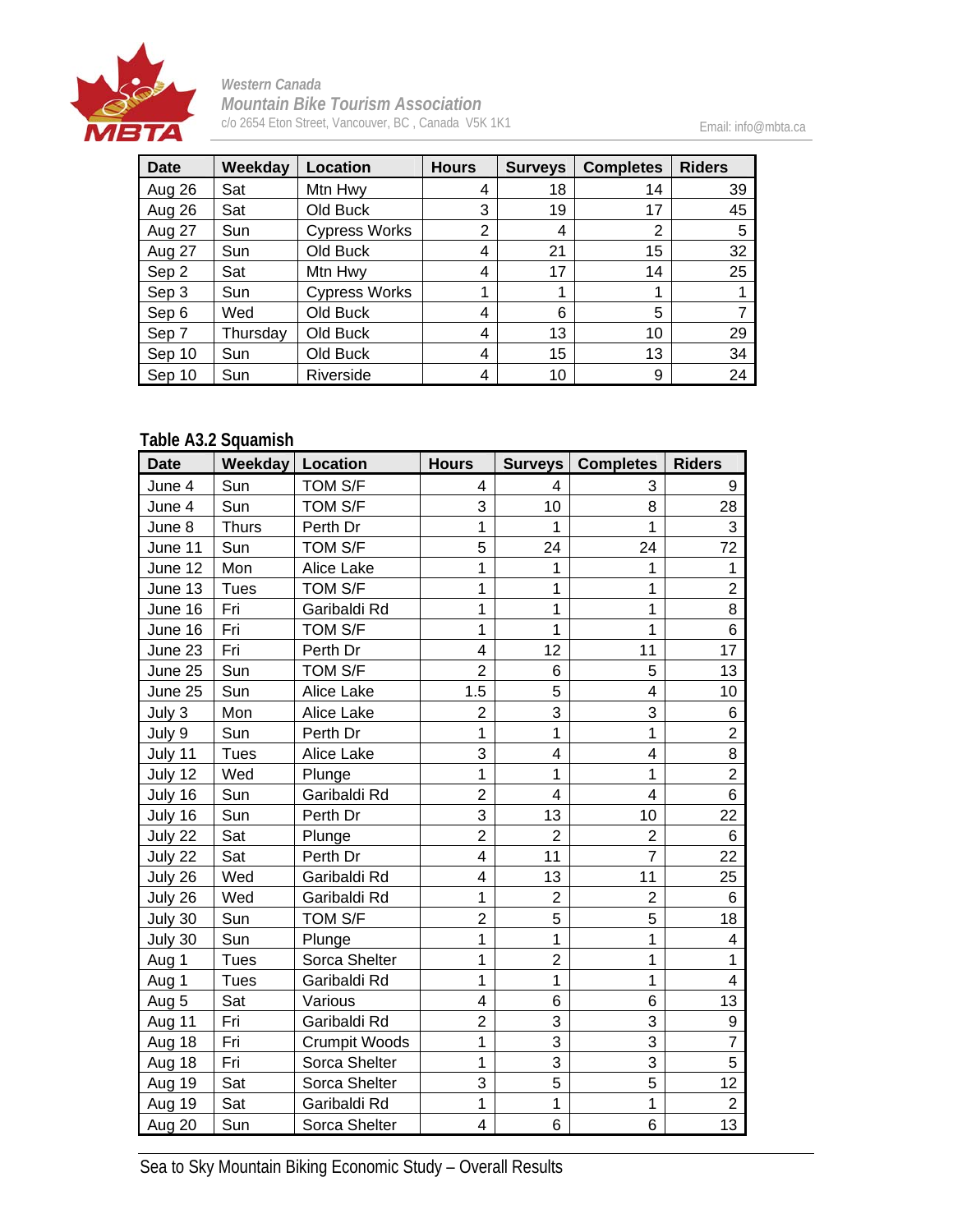

Email: info@mbta.ca

| <b>Date</b>   | Weekday      | Location      | <b>Hours</b>   | <b>Surveys</b> | <b>Completes</b> | <b>Riders</b> |
|---------------|--------------|---------------|----------------|----------------|------------------|---------------|
| Aug 20        | Sun          | Perth Dr      | 4.5            | 13             | 11               | 25            |
| Aug 24        | Thurs        | Garibaldi Rd  | 4              | 3              | 3                | 5             |
| <b>Aug 25</b> | Fri          | Plunge        | 2              | 3              |                  | 2             |
| Aug 26        | Sat          | Garibaldi Rd  |                |                |                  | 2             |
| Aug 27        | Sun          | Sorca Shelter | $\overline{2}$ | 4              | 3                | 8             |
| Aug 27        | Sun          | Garibaldi Rd  | 4              | 8              | 7                | 18            |
| Aug 27        | Sun          | Perth Dr      | 3.5            | 9              | 9                | 23            |
| Aug 31        | <b>Thurs</b> | Perth Dr      | 4              | $\overline{2}$ | 2                |               |
| Sep 1         | Fri          | Perth Dr      | 4              | 4              | 3                | 15            |
| Sep 2         | Sat          | Garibaldi Dr  |                | 1              |                  | 3             |
| Sep 3         | Sun          | Perth Dr      | 2.5            | 6              | 6                | 17            |

#### **Table A3.3 Whistler**

| <b>Date</b>   | <b>Weekday</b> | Location            | <b>Hours</b>            |                | Surveys Completes | <b>Riders</b>           |
|---------------|----------------|---------------------|-------------------------|----------------|-------------------|-------------------------|
| <b>Jun 24</b> | Sat            | <b>WBP</b>          | 1.5                     | $\overline{7}$ | 7                 | 22                      |
| <b>Jun 25</b> | Sun            | Lost Lake           | 4                       | 14             | 14                | 82                      |
|               |                | Comfortably         |                         |                |                   |                         |
| <b>Jun 27</b> | <b>Tues</b>    | Numb                | $\overline{2}$          | 3              | $\overline{2}$    | $\overline{2}$          |
| <b>Jun 28</b> | Wed            | Emerald             | 3                       | 6              | 3                 | 9                       |
| <b>Jun 29</b> | <b>Thurs</b>   | Other               | 4                       | 6              | 3                 | $\overline{\mathbf{4}}$ |
| <b>Jun 30</b> | Friday         | Emerald             | $\overline{2}$          | $\mathbf 1$    | $\mathbf 1$       | $\overline{2}$          |
| Jul 1         | Sat            | Comfortably<br>Numb | 1                       | 1              | 1                 | 1                       |
| Jul 4         | <b>Tues</b>    | Other               | 4                       | 6              | 5                 | 17                      |
| Jul 5         | Wed            | <b>WBP</b>          | 3                       | 15             | 15                | 41                      |
| Jul 8         | Sat            | <b>Rainbow Mtn</b>  | 2.5                     | 6              | 6                 | 8                       |
| Jul 8         | Sat            | <b>WBP</b>          | 3.5                     | 14             | 14                | 39                      |
| Jul 8         | Sat            | Lost Lake           | 4                       | 15             | 15                | 30                      |
| Jul 8         | Sat            | Rainbow Mtn         | 1                       | 1              | $\mathbf 0$       | 0                       |
| Jul 9         | Sun            | Lost Lake           | $\overline{2}$          | 9              | $\overline{7}$    | 21                      |
| <b>Jul 11</b> | <b>Tues</b>    | Lost Lake           | 2.5                     | 11             | 8                 | 22                      |
|               |                | Comfortably         |                         |                |                   |                         |
| <b>Jul 13</b> | <b>Thurs</b>   | Numb                | $\overline{2}$          | 3              | $\overline{2}$    | 4                       |
| <b>Jul 14</b> | Friday         | <b>WBP</b>          | $\overline{\mathbf{4}}$ | 25             | 17                | 62                      |
| <b>Jul 16</b> | Sun            | Comfortably<br>Numb | 4                       | 4              | 4                 | 11                      |
| <b>Jul 19</b> | Wed            | Comfortably<br>Numb | 1                       | $\overline{2}$ | $\overline{2}$    | 7                       |
|               |                | Comfortably         |                         |                |                   |                         |
| <b>Jul 23</b> | Sun            | Numb                | 3                       | 3              | 3                 | 5                       |
| <b>Jul 24</b> | Sun            | Lost Lake           | $\overline{3}$          | $\overline{7}$ | $\overline{7}$    | 17                      |
| <b>Jul 25</b> | <b>Tues</b>    | Rainbow Mtn         | $\overline{4}$          | 12             | 5                 | 10                      |
|               |                | Function            |                         |                |                   |                         |
| <b>Jul 26</b> | Wed            | Junction            | 3.5                     | 5              | $\overline{2}$    | 3                       |
| <b>Jul 28</b> | Friday         | Lost Lake           | 1                       | 1              | 1                 | 1                       |
| Aug 1         | <b>Tues</b>    | <b>WBP</b>          | 2.5                     | 20             | 11                | 35                      |
| Aug 5         | Sat            | Lost Lake           | 3.5                     | 17             | 16                | 47                      |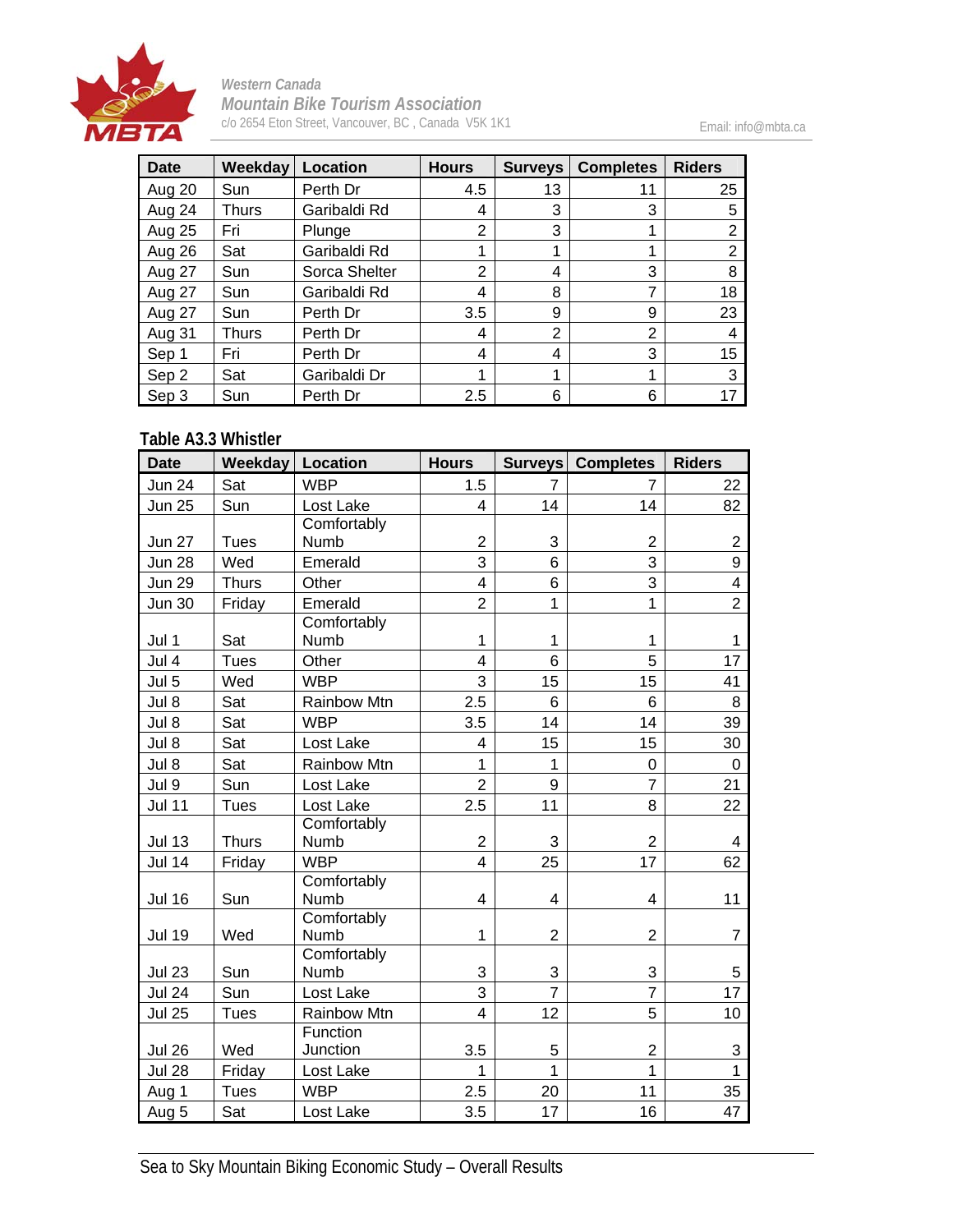

Email: info@mbta.ca

| <b>Date</b> |              | Weekday   Location | <b>Hours</b>   |                | Surveys Completes | <b>Riders</b> |
|-------------|--------------|--------------------|----------------|----------------|-------------------|---------------|
|             |              | Function           |                |                |                   |               |
| Aug 5       | Sat          | Junction           | 4              | 3              | 3                 | 9             |
| Aug 6       | Sun          | <b>WBP</b>         | 0.25           | $\overline{2}$ | $\overline{2}$    | 6             |
|             |              | Function           |                |                |                   |               |
| Aug 6       | Sun          | Junction           | $\overline{7}$ | 5              | 5                 | 16            |
| Aug 12      | Sat          | Rainbow Mtn        | $\overline{2}$ | 8              | 8                 | 29            |
| Aug 12      | Sat          | Lost Lake          | 4              | 15             | 13                | 44            |
|             |              | Function           |                |                |                   |               |
| Aug 13      | Sun          | Junction           | 1              | $\overline{c}$ | $\overline{2}$    | 5             |
| Aug 13      | Sun          | <b>WBP</b>         | 3.5            | 15             | 14                | 56            |
| Aug 17      | <b>Thurs</b> | Lost Lake          | 3              | 11             | $\overline{7}$    | 20            |
|             |              | Comfortably        |                |                |                   |               |
| Aug 18      | Friday       | Numb               | 1              | 1              | 1                 | 4             |
|             |              | Comfortably        |                |                |                   |               |
| Aug 19      | Sat          | Numb               | 1              | 2              | 2                 | 8             |
| Aug 20      | Sun          | Lost Lake          | 2.5            | 19             | $\overline{7}$    | 13            |
| Aug 24      | <b>Thurs</b> | <b>WBP</b>         | 3              | 12             | 10                | 30            |
| Aug 25      | Friday       | Rainbow Mtn        | 1              | 3              | 3                 | 5             |
| Aug 27      | Sun          | <b>WBP</b>         | $\overline{2}$ | 15             | 10                | 37            |
| Aug 28      | Mon          | <b>WBP</b>         | 2.5            | 18             | 8                 | 24            |
| Sept 1      | Friday       | Lost Lake          | $\overline{2}$ | 6              | 4                 | 15            |
| Sept 6      | Wed          | <b>WBP</b>         | 3              | 14             | 12                | 40            |
| Sept 8      | Friday       | <b>WBP</b>         | 2.5            | 9              | $\overline{2}$    | 23            |
| Sept 10     | Sun          | <b>WBP</b>         | $\overline{2}$ | 5              | 5                 | 12            |
| Sept 12     | <b>Tues</b>  | <b>WBP</b>         | 1              | $\overline{4}$ | $\overline{4}$    | 8             |
| Sept 14     | <b>Thurs</b> | <b>WBP</b>         | 1              | 11             | 6                 | 21            |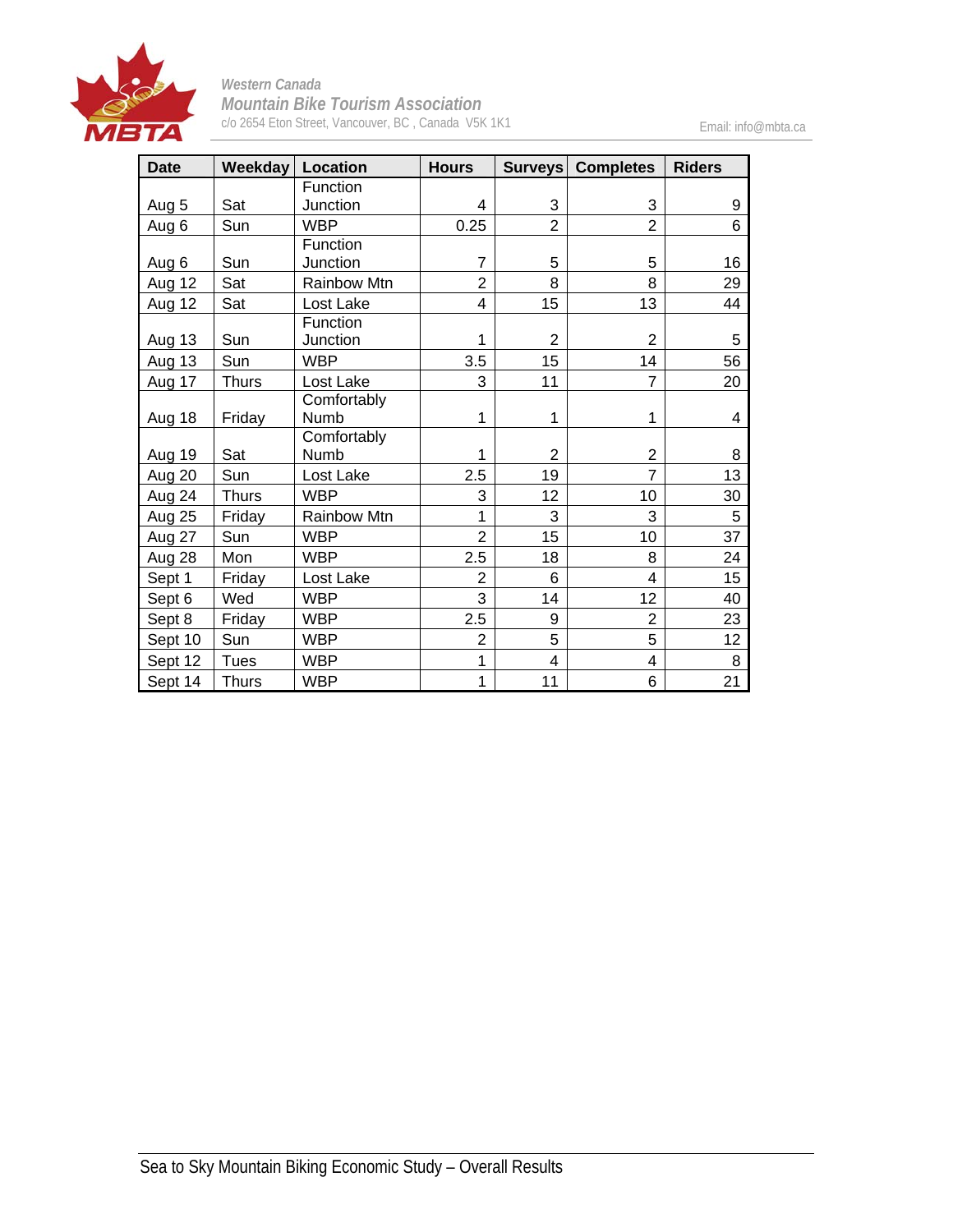

#### **Appendix 3 – STEAM Pro Information**

#### **Background**

Briefly, the purpose of STEAM Pro is to calculate both the provincial and regional economic impacts of sport tourism. The economic impacts are calculated on the basis of capital and operating expenditures on goods, services and employee salaries, and on the basis of tourist spending within a designated tourism sector. The elements used to measure the economic impacts are Gross Domestic Product (GDP), Employment, Taxes, Industry Output and Imports. STEAM Pro measures the direct, indirect & induced effects for each of these elements.

#### **Technical Description of the Impact Methodology used by STEAM-Pro**

STEAM Pro and many other impact studies are based on input-output techniques. Input-Output models involve the use of coefficients that are based on economic or business linkages. These linkages trace how tourist expenditures or business operations filter through the economy. In turn, the coefficients applied are then used to quantify how tourism related activity in a particular region generates employment, taxes, income, etc. The input-output approach indicates not only the direct and indirect impact of tourism but can also indicate the induced effect resulting from the respending of wages and salaries generated.

All impacts generated by the model are given at the direct impact stage (i.e. the "front line" businesses impacted by tourism expenditures), indirect impact stage (i.e. those industries which supply commodities and/or services to the "front line" businesses) and the induced impact stage (induced consumption attributable to the wages and salaries generated from both the direct and indirect impact). In this sense, the model is closed with respect to wages. Imports are also determined within the model, so the model is closed with respect to imports. Exports are not endogenized (i.e. additional exports are not assumed with the induced impact) which consequently generates more conservative impacts. Another assumption of the model, which leads to more conservative impacts, is that not all commodities and/or services purchased are assumed to have at least one stage of production within the province. This assumption is crucial for souvenirs, gasoline and other commodities.

Taxes and employment are key economic impacts and as such must involve the use of both inputoutput and econometric techniques. The data embodied in the provincial input-output tables are from 1996, while taxes and employment incorporate current coefficients and/or rates. These coefficients and/or rates are then applied to measures determined within the input-output framework of the model. Determining the level of taxes and employment outside the input-output framework of the model allows rates and/or coefficients to be selectively changed for updating or in order to conduct a scenario analysis.

#### **Regional (Sub-Provincial) Impact Methodology**

The method used to simulate intraprovincial commodity flows and ultimately regional impacts follows directly from regional economics principles. The principle is referred to as the "gravity model". Basically the "gravity model" states that the required commodity (& service) inputs will be "recruited" in a manner that takes into consideration economies of scale (i.e. production costs),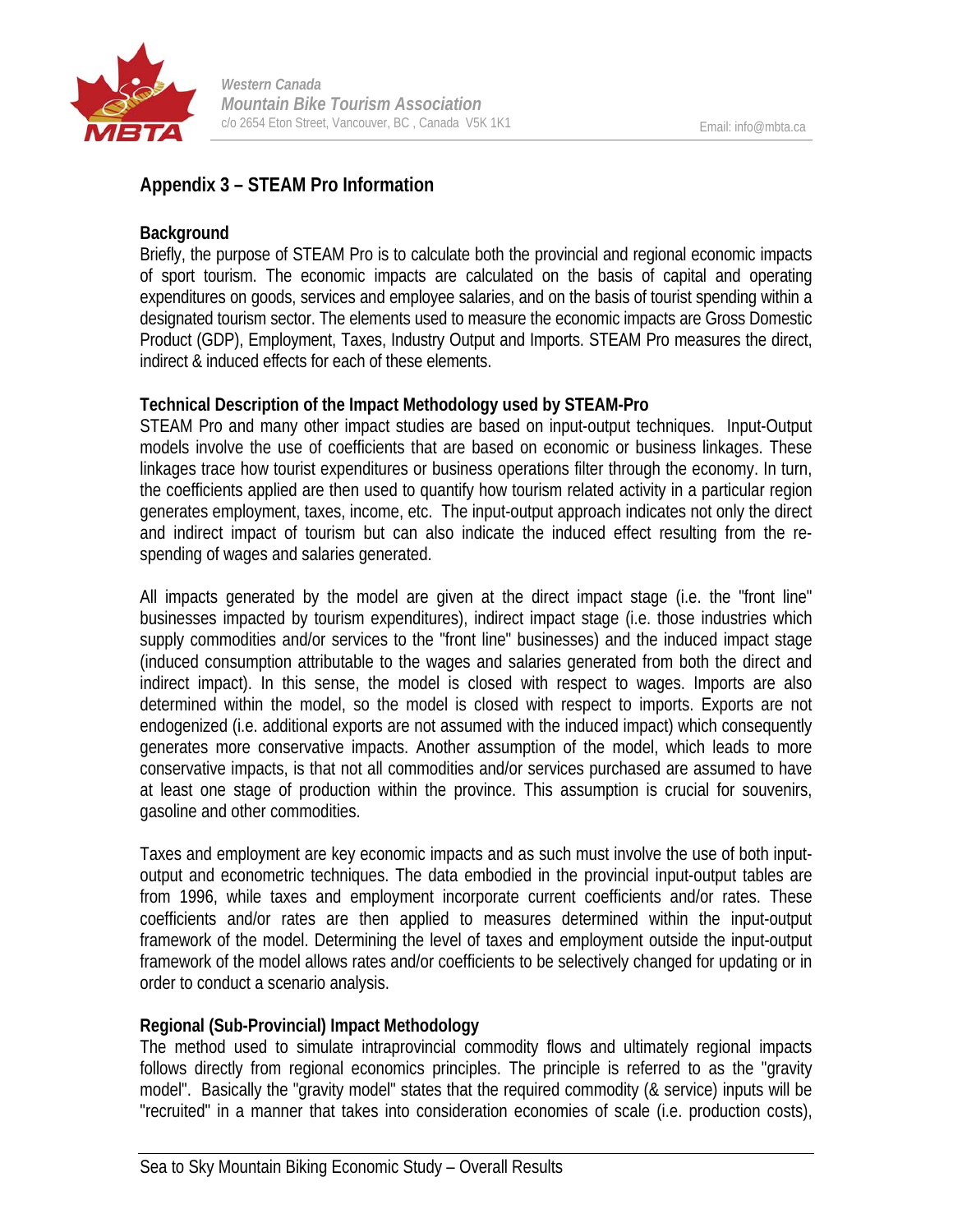

transportation costs and the availability of specific industries. Economies of scale (i.e. lower production costs) are positively correlated with input demand while greater transportation costs are negatively correlated with input demand. Fulfilling that demand from other provincial regions is contingent on the fact that the specific industry does actually exist. An advantage of using the "gravity model" to simulate intraprovincial commodity flows is that as the industrial composition of the labour force changes, or as new industries appear for the first time in specific regions, the share of production between the various sub-provincial regions also changes.

By following this principle of the gravity model, all sub-provincial regions of a province are assigned a coefficient for their relative economies of scale in each industry (using the latest industry labour force measures) as well as a coefficient to represent the transportation cost involved to get each industry's output to the designated market. One variation on the "gravity model" principle involves the estimation of "relative trade distances" by incorporating different "weights" for different modes of transport. Once these coefficients are generated for all regions and over all industries, a measure of sensitivity (mostly relative to price, but in the case of service industries also to a "local preference criteria") is then applied to all commodities. Another variation on the strict "gravity model" approach is that the measure of sensitivity is adjusted by varying the distance exponent (which in the basic "gravity model" is 2) based on the commodity or service required. The variation in distance exponents revolve, principally, around two research hypotheses: (1) the greater the proportion of total shipments from the largest producer (or shipper), the lower the exponent, and (2) the greater the proportion of total flow which is local (intraregional), the higher the exponent.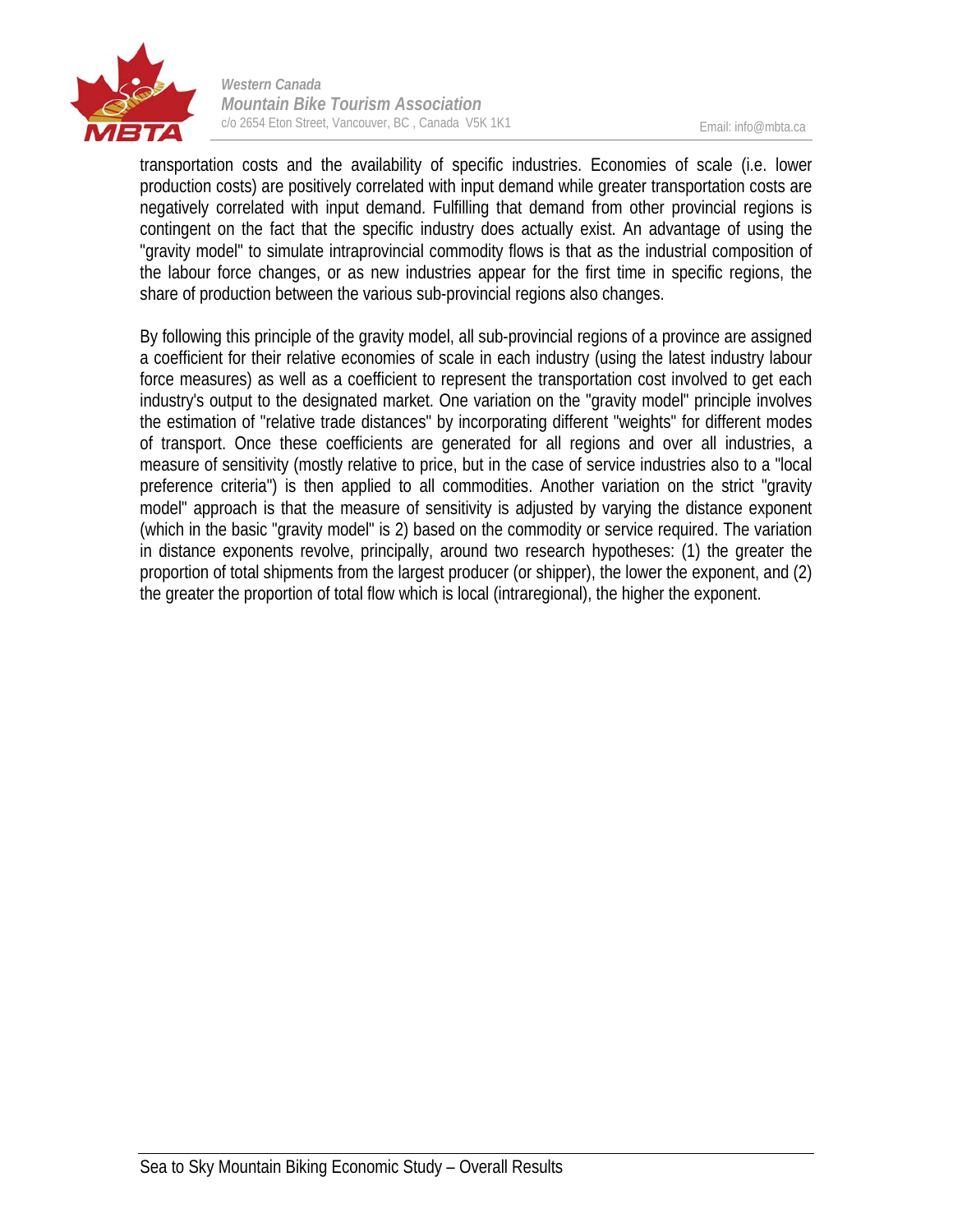

#### **Appendix 4 – Glossary**

**Initial Expenditure -** This figure indicates the amount of initial expenditures or revenue used in the analysis. This heading indicates not only the total magnitude of the spending but also the region in which it was spent (thus establishing the "impact" region).

**Direct Impact** - Relates ONLY to the impact on "front-line" businesses. These are businesses that initially receive the operating revenue or tourist expenditures for the project under analysis. From a business perspective, this impact is limited only to that particular business or group of businesses involved. From a tourist spending perspective, this can include all businesses such as hotels, restaurants, retail stores, transportation carriers, attraction facilities and so forth.

**Indirect Impact** - Refers to the impacts resulting from all intermediate rounds of production in the supply of goods and services to industry sectors identified in the direct impact phase. An example of this would be the supply and production of bed sheets to a hotel.

**Induced Impact** - These impacts are generated as a result of spending by employees (in the form of consumer spending) and businesses (in the form of investment) who benefited either directly or indirectly from the initial expenditures under analysis. An example of induced consumer spending would be the impacts generated by hotel employees on typical consumer items such as groceries, shoes, cameras, etc. An example of induced business investment would be the impacts generated by the spending of retained earnings, attributable to the expenditures under analysis, on machinery and equipment.

**Gross Domestic Product (GDP)-** This figure represents the total value of production of goods and services in the economy resulting from the initial expenditure under analysis (valued at market prices).

**NOTE:** *The multiplier (A), Total/Initial, represents the total (direct, indirect and induced) impact on GDP for every dollar of direct GDP. This is a measure of the level of spin-off activity generated as a result of a particular project. For instance if this multiplier is 1.5 then this implies that for every dollar of GDP directly generated by "front-line" tourism businesses an additional \$0.50 of GDP is generated in spin-off activity (e.g. suppliers).*

> *The multiplier (B), Total/\$ Expenditure, represent the total (direct, indirect and induced) impact on GDP for every dollar of expenditure (or revenue from a business perspective). This is a measure of how effective project related expenditures translate into GDP for the province (or region). Depending upon the level of expenditures, this multiplier ultimately determines the overall level of net economic activity associated with the project. To take an example, if this multiplier is 1.0, this means that for every dollar of expenditure, one dollar of*  total GDP is generated. The magnitude of this multiplier is influenced by the level of *withdrawals, or imports, necessary to sustain both production and final demand requirements. The less capable a region or province is at fulfilling all necessary production and final demand requirements, all things being equal, the lower the eventual economic impact will be.*